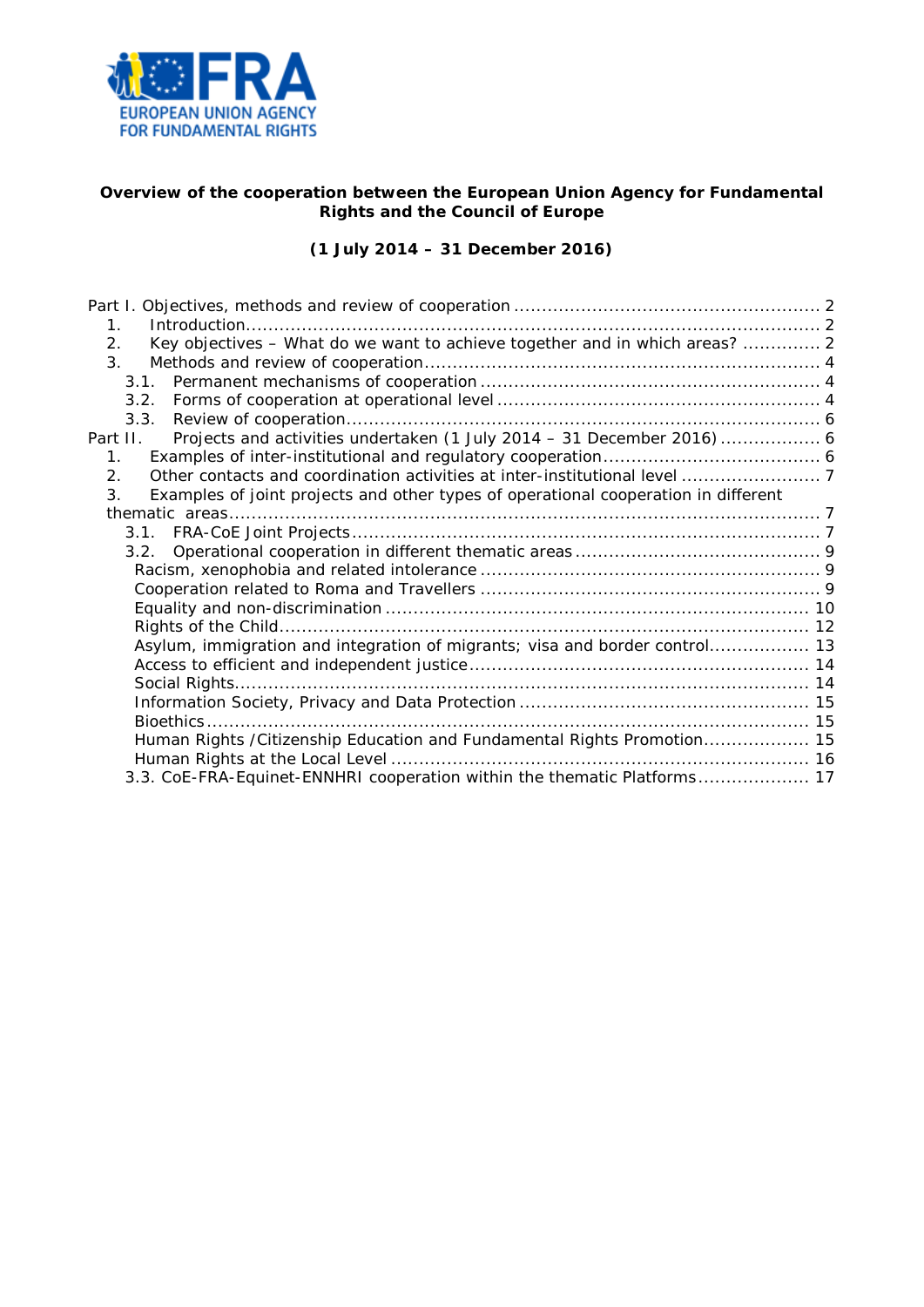

## <span id="page-1-0"></span>**Part I. Objectives, methods and review of cooperation**

### <span id="page-1-1"></span>1. Introduction

The cooperation between the European Union Agency for Fundamental Rights (the Agency or FRA) and the Council of Europe (CoE) is based on the FRA Founding Regulation<sup>[1](#page-1-3)</sup> and on the Agreement between the European Community and the Council of Europe on cooperation between the European Union Agency for Fundamental Rights and the Council of Europe, which was adopted in [2](#page-1-4)008.<sup>2</sup> This Agreement established a general cooperation framework with the aim of avoiding duplication and ensuring complementarity and added value to the work of the Agency and the CoE. Pursuant to Article 23 of the Agreement, based on a positive evaluation of the cooperation, the Council of Europe and the European Union (EU) decided not to revise the Agreement for the time-being as it provides for an appropriate and flexible instrument for cooperation.

The cooperation between the Agency and the CoE has been evolving continuously in recent years towards an improved coordination of activities and synergies between both organisations. This document presents key objectives and methods of this cooperation and provides concrete examples of cooperation activities in relevant fields from the period 1 July 2014 – 31 December 2016.

<span id="page-1-2"></span>2. Key objectives – What do we want to achieve together and in which areas?

The key objectives and strategic priorities of the cooperation relate to the promotion and protection of human rights, as identified through a thorough exchange of views between the Agency and the CoE. The cooperation between the two organisations mainly focuses on:

- Developing joint projects in areas of mutual concern;
- Engaging in dialogue with stakeholders in order to improve the situation of fundamental rights in Europe;
- Coordinating communication activities to increase awareness regarding fundamental rights;
- Informing each other on the results of activities of each organisation;
- Exchanging data and consulting each other at operational level.

The cooperation takes place within specific thematic areas of the Agency's Multi-Annual Framework (2013 – 2017), which has been agreed upon by the Council of the European Union and adopted on 11 March 201[3](#page-1-5).<sup>3</sup>

- a) Access to justice:
- b) Victims of crime, including compensation to victims of crime;
- c) Information society and, in particular, respect for private life and protection of personal data;
- d) Roma integration;
- e) Judicial cooperation, except in criminal matters;
- f) Rights of the child;
- g) Discrimination based on sex, race, colour, ethnic or social origin, genetic features, language, religion or belief, political or any other opinion, membership of a national minority, property, birth, disability, age or sexual orientation;

<span id="page-1-3"></span><sup>1</sup> Council Regulation (EC) No 168/2007 of 15 February 2007 establishing a European Union Agency for Fundamental Rights, OJ L 53, 22.2.2007, p. 1. -

<span id="page-1-4"></span><sup>&</sup>lt;sup>2</sup> Agreement between the European Community and the Council of Europe on cooperation between the European Union Agency for Fundamental Rights and the Council of Europe, OJ L 186, 15.7.2008, p. 7.

<span id="page-1-5"></span><sup>&</sup>lt;sup>3</sup> Council decision No 252/2013/EU of 11 March 2013 establishing a Multiannual Framework for 2013-2017 for the European Union Agency for Fundamental Rights , OJ L 79, 21.03.2013, p.1.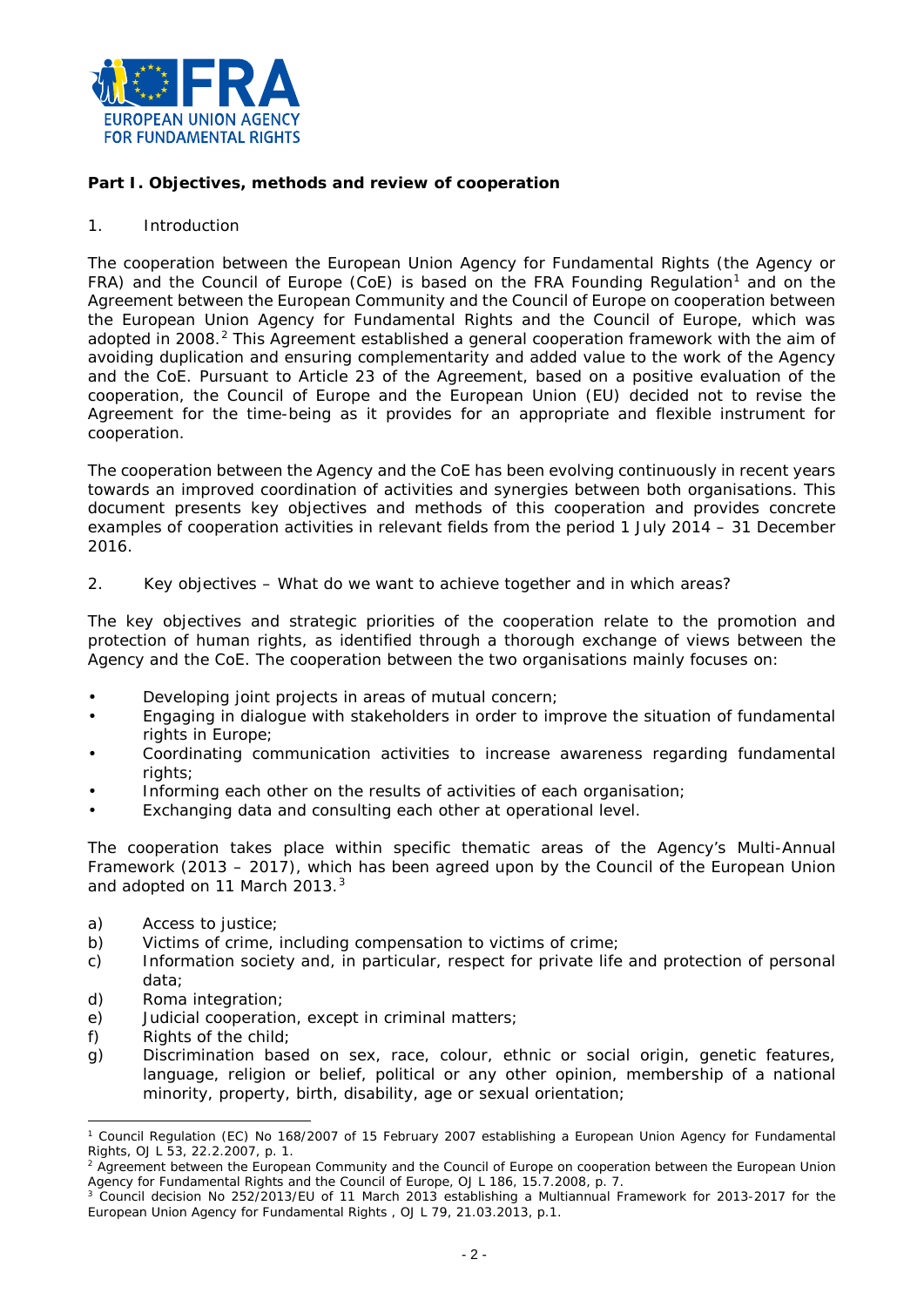

- h) Immigration and integration of migrants, visa and border control and asylum;
- i) Racism, xenophobia and related intolerance.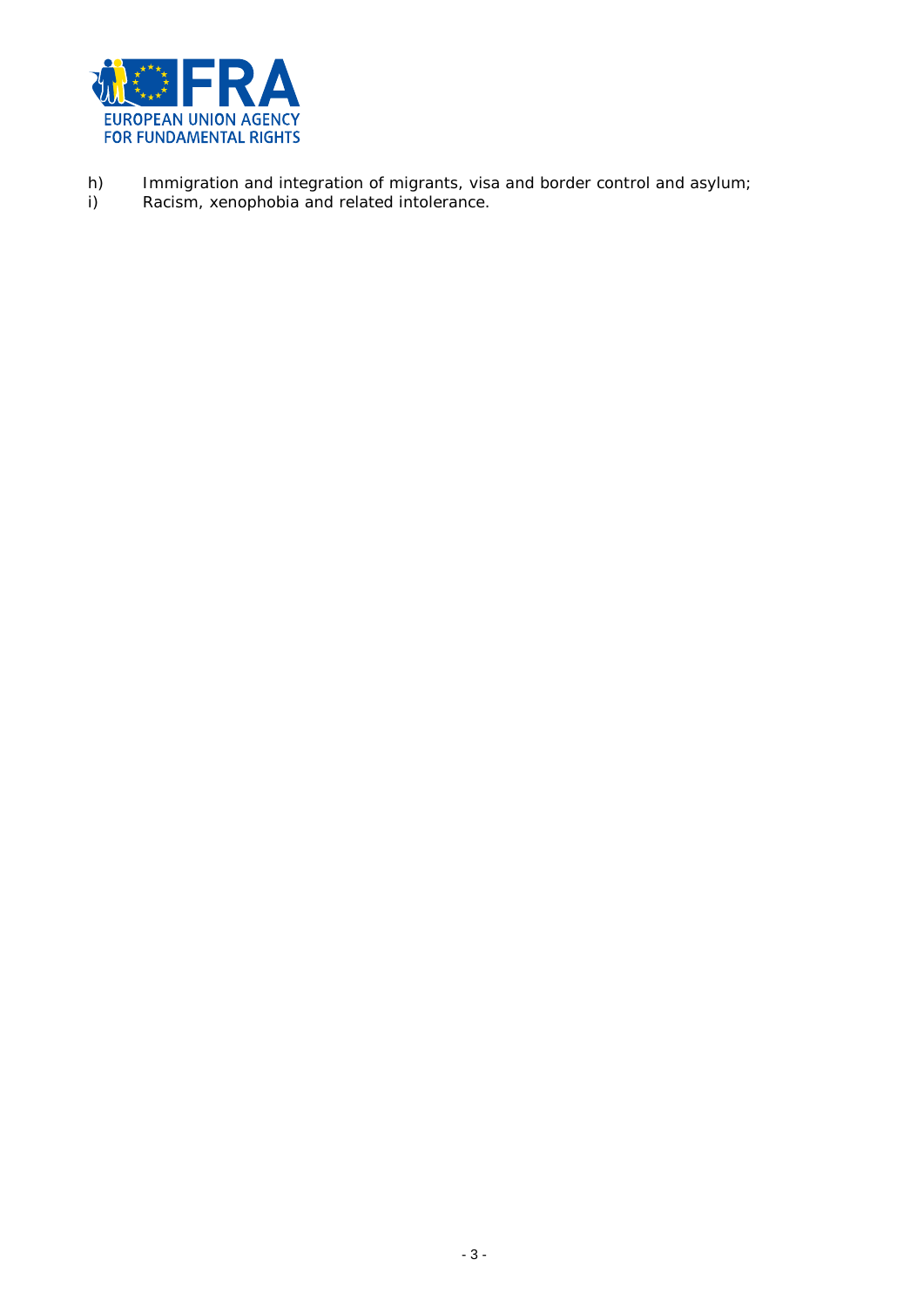

<span id="page-3-0"></span>3. Methods and review of cooperation

### <span id="page-3-1"></span>**3.1. Permanent mechanisms of cooperation**

Different mechanisms laid down in the Agency's Founding Regulation and in the EU-CoE Agreement ensure complementarity in the relationship between the Agency and the CoE. For instance, the CoE has appointed an independent member to the Management and Executive Boards of the FRA, while representatives of the CoE Secretariat are present as observers at FRA Management Board meetings. Moreover, once a year, a senior representative of the CoE is invited to address the FRA Management Board. This gives the opportunity for an exchange of views between the CoE and the FRA and keeps the FRA Management Board fully informed regarding key activities planned by the CoE. Annual exchanges of views between the Committee of Ministers' Rapporteur Group on External Relations (GR-EXT), the independent person appointed by the CoE, the Chairperson of the FRA Management Board and the FRA Director contribute further towards an efficient cooperation between the two organisations.

Moreover, the CoE is associated with FRA's work with civil society organisations, mainly through FRA's Fundamental Rights Platform. On 25 March 2015, FRA took part in a meeting with the CoE Conference of INGOs in Paris in order to get to know CoE counterparts and explore possible synergies and cooperation. Conference calls were held in August and October 2016 between the President of the Conference of INGOs and FRA staff on the issue of shrinking civic space and further cooperation was agreed.

The Founding Regulation prescribes consultations between the FRA and the CoE during the preparation of the Agency's Annual Work Programmes and the Agency's Annual Report on fundamental rights issues (Article 9 of the FRA Founding Regulation). This ensures that CoE priorities, activities and findings are properly taken into account in key FRA documents in general, and in the FRA Annual Report (*Fundamental Rights Report*) in particular. In addition, Article 3 of the Agreement between the EU and the CoE on cooperation between the FRA and the CoE establishes that the Agency and the CoE shall each appoint a contact person to deal specifically with matters relating to their cooperation.

## <span id="page-3-2"></span>**3.2. Forms of cooperation at operational level**

-

The operational cooperation between the FRA and the CoE is an ongoing day-to-day process. This cooperation takes various forms, such as: consultations on specific projects and activities; regular exchange of data and information; participation in inception meetings of projects; joint projects and activities; participation in respective civil society structures; granting of observer status in several CoE human rights monitoring and intergovernmental committees; and complementarily through mutual references to each other's work. The contact persons appointed by the CoE and the Agency are informed about these activities on a regular basis so that they can facilitate the whole process and ensure its continuity and consistency.

In this respect, the Agency cooperates at an operational level with a number of relevant bodies and services of the CoE, including the Registry of the European Court of Human Rights (ECtHR) and the European Commission against Racism and Intolerance (ECRI). The ECtHR case law cites regularly the Agency's reports.<sup>[4](#page-3-3)</sup> ECRI's reports make also regular reference to FRA's work, in particular the EU-MIDIS and the LGBT surveys as well as the *Fundamental Rights Report*. Throughout the year, ECRI participated actively in several events organised by FRA, the collaboration also includes discussion aiming at enhancing co-operation between the relevant institutions and networks, particularly to deal with the themes of hate crime, hate speech, Roma,

<span id="page-3-3"></span><sup>4</sup> See for example: ECtHR, *M.S. v. Croatia (No.2),* 19 February 2015 on involuntary placement and treatment.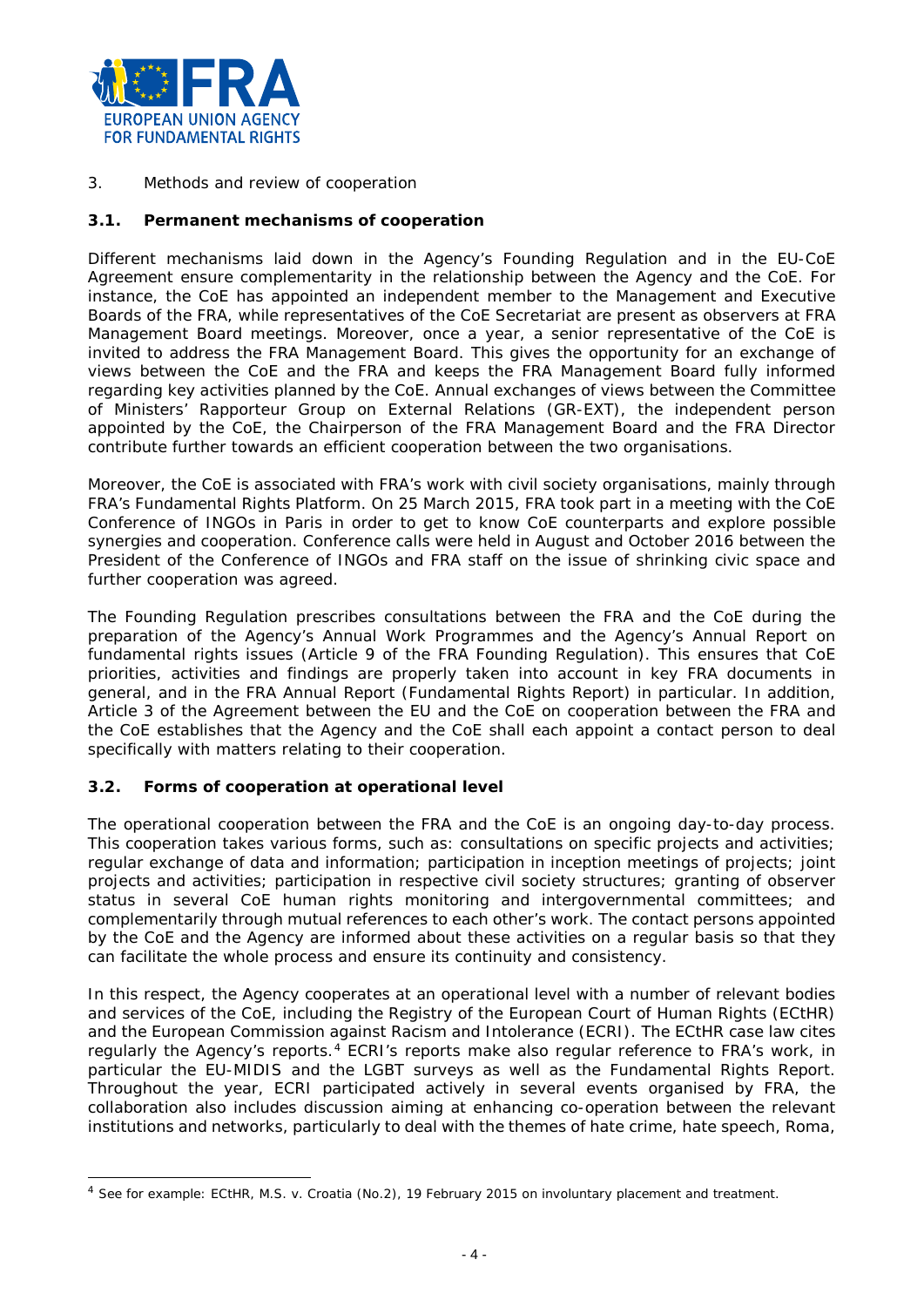<span id="page-4-3"></span>

migration, asylum and social rights in Europe.<sup>[5](#page-4-0)</sup> FRA also cooperates with the European Committee of Social Rights (ECSR), the European Committee for the Prevention of Torture and Inhuman or Degrading Treatment or Punishment (CPT) as well as other human rights monitoring committees, the European Commission for the Efficiency of Justice (CEPEJ), the Venice Commission, the Office of the Commissioner for Human Rights, the Special Representative of the Secretary General for Roma Issues, the Special Representative of the Secretary General on Migration and Refugees, the Congress of Local and Regional Authorities, the Conference of INGOs, as well as the Directorate General Human Rights and Rule of Law and the Directorate General of Democracy.

FRA relies in its work on the standards set by the CoE and takes due account of the judgments of the ECtHR and the way they are being implemented, the decisions and conclusions of the European Committee of Social Rights, reports and activities of other CoE human rights monitoring bodies and intergovernmental committees, as well as reports of the CoE's Commissioner for Human Rights. FRA also has an online overview for the 28 EU Member States of the status of acceptance of international human rights obligations (UN and CoE). In addition, these comparative tables include data on acceptance of specific provisions of the European Social Charter and the percentage of compliance with these as assessed by the European Committee of Social Rights as well as core statistics from the ECtHR on cases related to the 28<sup>[6](#page-4-1)</sup>. The CoE is also regularly invited to comment on FRA draft reports to ensure, amongst other things, that European human rights standards are properly reflected.

In turn, the work of the CoE is facilitated by the data and findings of FRA. For example, the ECRI's fifth monitoring reports on France, Italy, the former Yugoslav Republic of Macedonia and the United Kingdom and the fourth monitoring report on Armenia refer and use data and information of FRA research as evidence, in particular the EU-MIDIS survey, the LGBT survey, the Roma survey, the opinion on the Framework Decision on Racism and xenophobia – with special attention to the rights of victims of crime and the thematic reports on Access to effective remedies: the Asylum-seeker perspective and Discrimination and hate crime against Jews in EU Member States: experiences and perceptions of anti-Semitism.[7](#page-4-2) Moreover, the Ad hoc Committee of Experts on Roma and Traveller Issues (CAHROM) makes reference to FRA reports and surveys (e.g. EU-MIDIS Roma survey, Indicators Framework developed by the Roma Working Party facilitated by FRA; FRA thematic reports on education, housing and gender) in its thematic reports.<sup>[8](#page-4-3)</sup>

Such cross-references contribute to disseminating on a reciprocal basis the results of the respective activities of the CoE and FRA. Reciprocal consultation and feedback, as well as participation at meetings and events, have become integral parts of the working methods of both organisations.

On 17-19 October 2016, a FRA representative took part for the first time in one of the CAHROM thematic visits, i.e. to Greece regarding the participation of Roma in advisory and decisionmaking bodies, as well as in political life. The FRA representative presented the Local Engagement for Roma Inclusion (LERI) project and accompanied experts of the thematic group on a field visit to Megara, which is one of the two LERI localities in Greece.

-

<span id="page-4-0"></span><sup>&</sup>lt;sup>5</sup> European Commission against racism and Intolerance, annual report on ECRIS's activities covering the period from 1<br>January to 31 December 2015. CRI(2016)28, Strasbourg, May 2016. January to 31 December 2015, CRI(2016)28, Strasbourg, May 2016. http://www.coe.int/t/dghl/monitoring/ecri/library/PressReleases/217-

<sup>26</sup>\_05\_2016\_AnnualReport2015\_en.asp#TopOfPage

<span id="page-4-1"></span><sup>6</sup> <http://fra.europa.eu/en/publications-and-resources/data-and-maps/int-obligations>

<span id="page-4-2"></span><sup>7</sup> [http://www.coe.int/t/dghl/monitoring/ecri/library/publications.asp#TopOfPage](http://www.coe.int/t/dghl/monitoring/ecri/library/publications.asp%23TopOfPage)

<sup>8</sup> <http://www.coe.int/en/web/portal/cahrom>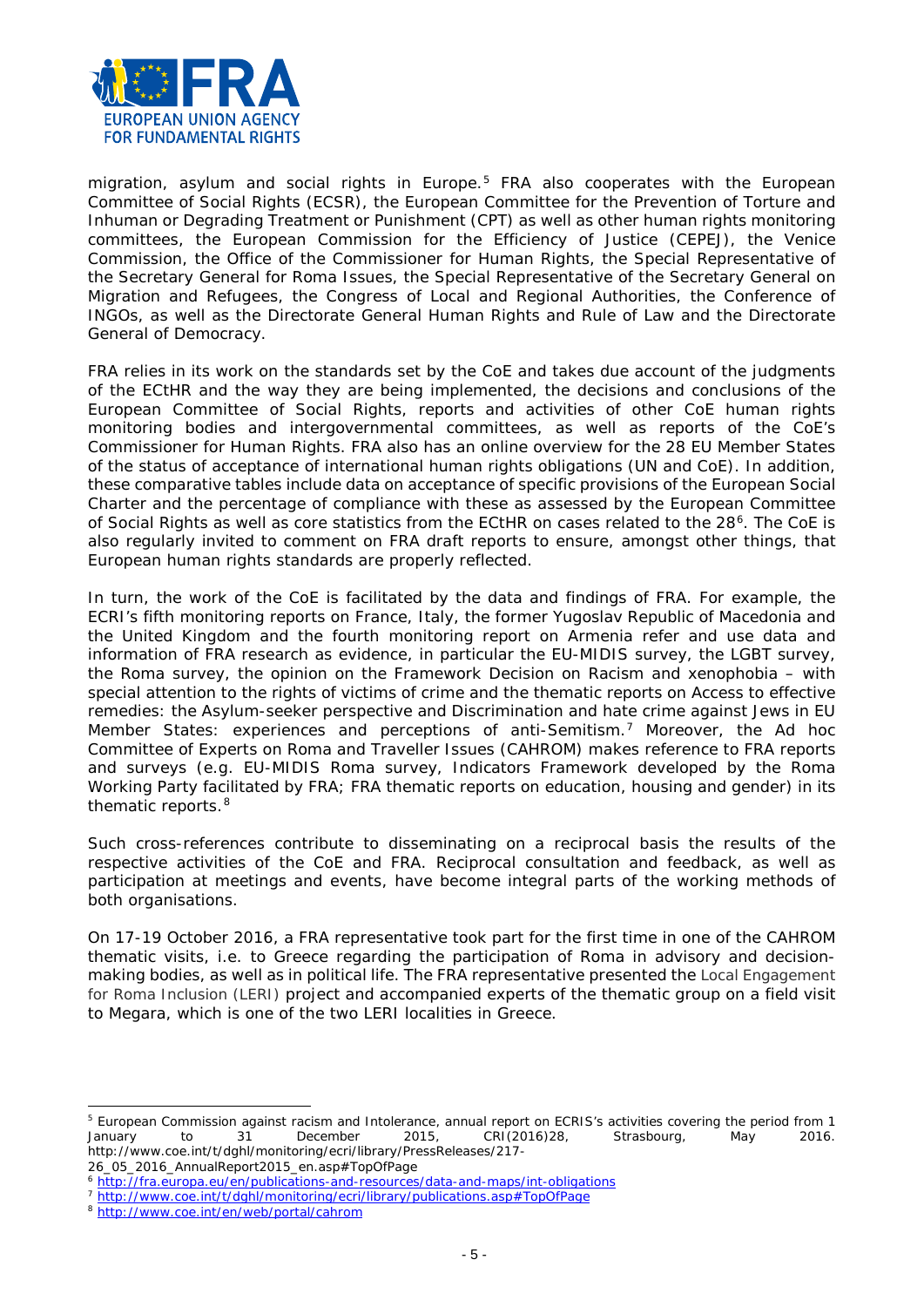

### <span id="page-5-0"></span>**3.3. Review of cooperation**

Cooperation reviews are regularly undertaken. The Committee of Ministers' Rapporteur Group on External Relations (GR-EXT) and the FRA Management Board regularly review and assess progress in the cooperation during exchanges of views with the independent person appointed by the CoE, the Chairperson of the FRA Management Board and the FRA Director. In addition, the services of both organisations carry out regular reviews at different stages of activities and projects, while the regular exchange of information between the respective contact persons, as well as inter-institutional meetings, contribute further towards an enhanced collaboration.

### <span id="page-5-1"></span>**Part II. Projects and activities undertaken (1 July 2014 – 31 December 2016)**

<span id="page-5-2"></span>1. Examples of inter-institutional and regulatory cooperation

The independent person appointed by the CoE participated in the FRA Executive Board meetings (26 September and 11 December 2014, 20 May, 23 September and 15 December 2015, 26 February,

19 May and 13 December 2016) and the FRA Management Board meetings (11-12 December 2014, 20-21 May, 23-25 September and 15-16 December 2015, 19-20 May and 13-14 December 2016). The CoE Secretariat representative participated in all FRA Management Board meetings as observer.

The CoE Secretariat representative participates as observer in the regular meetings of the Management Board's Annual Report Editorial Committee (AREDIT). The AREDIT Committee was created to assist in the preparation of the Annual Report with a view to its adoption in the FRA Management Board. It considers the first draft of the text and provides comments and recommendations.

On 22 January 2015, the then FRA Director, Morten Kjaerum, and the then FRA Management Board Chairperson, Maija Sakslin, visited the Council of Europe in Strasbourg. During this meeting, they addressed the Rapporteur Group on External Relations of the Committee of Ministers and also met the EU Ambassadors to the Council of Europe and the Registry of the European Court of Human Rights, as well as other high-level staff members. At this occasion, FRA delegation discussed continued cooperation between FRA and the Council of Europe.

*For more information*: [http://fra.europa.eu/en/speech/2015/fra-address-council-europes](http://fra.europa.eu/en/speech/2015/fra-address-council-europes-committee-ministers-rapporteur-group-external-relations-gr)[committee-ministers-rapporteur-group-external-relations-gr](http://fra.europa.eu/en/speech/2015/fra-address-council-europes-committee-ministers-rapporteur-group-external-relations-gr)

The FRA Director Michael O'Flaherty paid his first official visit to the Council of Europe in Strasbourg from 2 to 3 February 2016 to introduce himself and present his vision for the Agency's future. While there, he also explored common areas of interest and new lines of action in the context of new challenges in the international arena. During the visit, he met the CoE Secretary General, the Commissioner for Human Rights, the President of the European Court of Human Rights, the Secretary General of the Congress of Local and Regional Authorities, as well as various directors general and directors of the CoE. The FRA Director also met the 28 Heads of EU Permanent Representations to the CoE and the Head of the EU Delegation to the CoE.

On 4 October 2016, FRA Director Michael O'Flaherty met with the CoE Secretary General Thorbjørn Jagland and addressed the Rapporteur Group on External Relations of the Committee of Ministers at the Council of Europe. He stressed the importance of cooperation between the two bodies at a time when human rights are increasingly under pressure. The FRA Director also met the 28 Heads of EU Permanent Representations to the CoE at the EU Delegation to the CoE premises. The FRA Director also met with the Special Representative of the Secretary General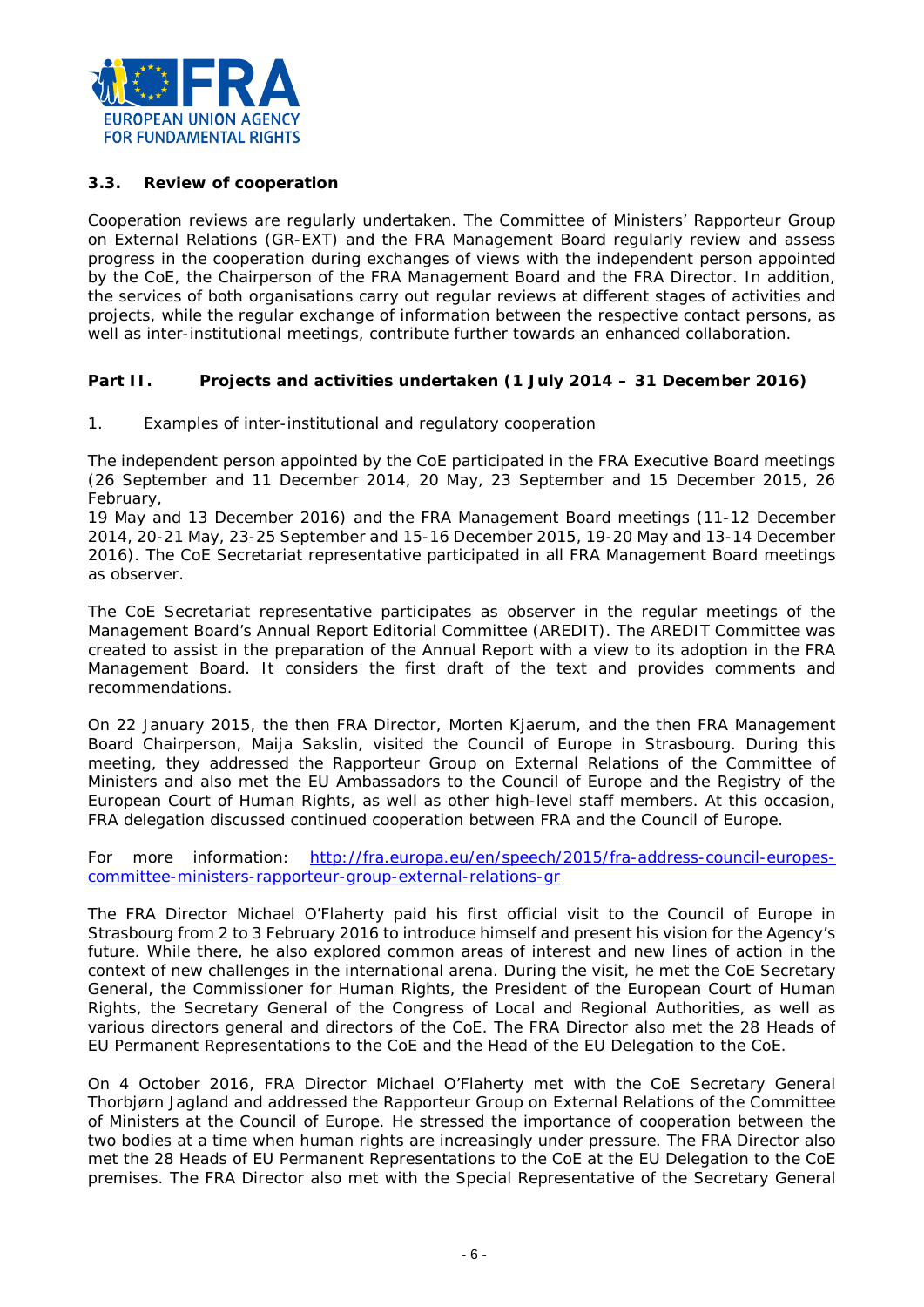

for Roma issues and the Special Representative of the Secretary General on Migration and Refugees.

*For more information :* [http://fra.europa.eu/en/news/2016/fra-and-council-europe](http://fra.europa.eu/en/news/2016/fra-and-council-europe-cooperation-key-ensuring-fundamental-rights-protection)[cooperation-key-ensuring-fundamental-rights-protection](http://fra.europa.eu/en/news/2016/fra-and-council-europe-cooperation-key-ensuring-fundamental-rights-protection)

### <span id="page-6-0"></span>2. Other contacts and coordination activities at inter-institutional level

On 13 November 2014, the then FRA Director Morten Kjaerum visited the Council of Europe in Strasbourg. He met the Secretary-General of the Council of Europe, the Director General of Secretariat of the Parliamentary Assembly, the Commissioner for Human Rights, the EU Ambassador and EU Member States' Ambassadors to the Council of Europe. During these meetings, the Director discussed the cooperation between FRA and the CoE in wide-ranging areas, including cooperation with the national human rights institutions and the outcomes of the Fundamental Rights Conference. FRA's work on violence against women, the rights of lesbian, gay, bisexual, transgender and intersex people, hate crime and Roma inclusion were also on the agenda.

On 22 September 2016, FRA representatives visited Strasbourg to discuss with Council of Europe officials ways of enhancing synergy and complementarity of the two Annual Reports produced respectively by both organisations (the FRA's *Fundamental Rights Report* and the Report by the Secretary General of the Council of Europe on the *State of Democracy, Human Rights and the Rule of Law*). In addition, FRA explored with Council of Europe officials the possibilities for the development of a fundamental rights information system bringing together data from a variety of sources, including UN and CoE mechanisms.

On 14 October 2016, the FRA Director addressed the 108<sup>th</sup> Plenary Session of the European Commission for Democracy through Law (Venice Commission) on issues relating to the rule of law in Europe. He subsequently held bilateral talks with the Council of Europe Commissioner for Human Rights.

On 6 December 2016, FRA Director Michael O'Flaherty addressed the Council of Europe's Steering Committee on Human Rights (CDDH) in Strasbourg. It was an opportunity for both organisations to further strengthen ties, build on synergies and keep abreast of each other's work. There was a particular focus on migration, as well as human rights and business, social rights, female genital mutilation and forced marriage, victims of terrorism and the rights of LGBTI people. FRA Director expressed the wish for a strengthened further cooperation between the CDDH and FRA. In a separate meeting the FRA Director discussed issues related to the situation of NGOs in the EU and the Agency's collaboration with civil society with Ms Anna Rurka, President of the of the Council of Europe's Conference of international NGOs.

<span id="page-6-1"></span>3. Examples of joint projects and other types of operational cooperation in different thematic areas

## <span id="page-6-2"></span>**3.1. FRA-CoE Joint Projects**

### *Update and translations of the Handbook on European data protection law*

The Handbook on European data protection law, jointly prepared by the FRA and the Council of Europe together with the Registry of the European Court of Human Rights is the first comprehensive guide to Council of Europe and European Union law on data protection, taking into account the case law of the ECtHR and the Court of Justice of the European Union. It explains how data protection is regulated under EU law as well as the CoE Convention for the Protection of Individuals with regard to Automatic Processing of Personal Data, and other CoE instruments.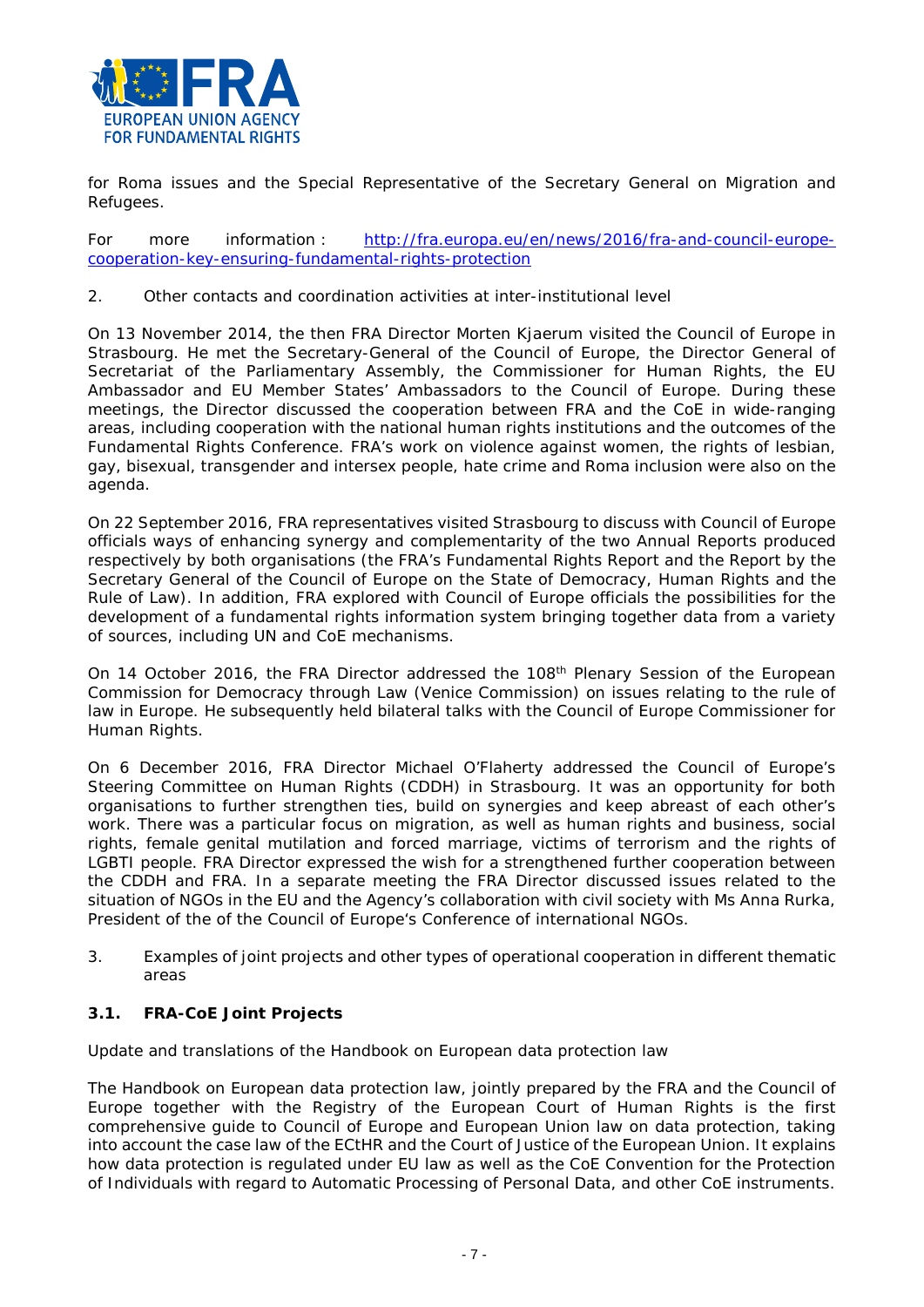

This Handbook is now available in 22 EU official languages and 4 others (Ukrainian, Georgian, Korean and Macedonian).

An update of the Handbook is foreseen in 2017 in order to take into account the legislative developments at EU and CoE level and provide for a new version in May 2018.

*For more information:* [http://fra.europa.eu/en/publication/2014/handbook-european-data](http://fra.europa.eu/en/publication/2014/handbook-european-data-protection-law)[protection-law](http://fra.europa.eu/en/publication/2014/handbook-european-data-protection-law)

& [http://www.echr.coe.int/Pages/home.aspx?p=caselaw/otherpublications&c.](http://www.echr.coe.int/Pages/home.aspx?p=caselaw/otherpublications&c)

*Update and translations of the Handbook on European law relating to asylum, borders and immigration*

The Handbook on European law relating to asylum, borders and immigration examines the relevant law in the field of asylum, borders and immigration stemming from both European systems: the European Union and the Council of Europe. This Handbook is now available in 22 EU official languages and 2 others (Turkish and Russian).

An update of the Handbook within a couple of years is foreseen in order to take into account the legislative developments at EU and CoE level.

*For more information:* 

[http://fra.europa.eu/en/publication/2013/handbook-european-law-relating-asylum-borders](http://fra.europa.eu/en/publication/2013/handbook-european-law-relating-asylum-borders-and-immigration)[and-immigration](http://fra.europa.eu/en/publication/2013/handbook-european-law-relating-asylum-borders-and-immigration) & [http://www.echr.coe.int/Pages/home.aspx?p=caselaw/otherpublications&c.](http://www.echr.coe.int/Pages/home.aspx?p=caselaw/otherpublications&c)

*Update of the Handbook on European non-discrimination law*

The Handbook on European non-discrimination law is jointly produced by the European Court of Human Rights and the FRA. It is a comprehensive guide to non-discrimination law and relevant key concepts. An update of this Handbook is planned for 2017.

*For more information:* [http://fra.europa.eu/en/publication/2011/handbook-european-non](http://fra.europa.eu/en/publication/2011/handbook-european-non-discrimination-law)[discrimination-law](http://fra.europa.eu/en/publication/2011/handbook-european-non-discrimination-law) & <http://www.echr.coe.int/Pages/home.aspx?p=caselaw/otherpublications&c>

*Launch and translations of the Handbook on European law relating to the rights of the child*

On the occasion of the Universal Children's Day on 20 November 2015, FRA, the Children's Rights Division of the Council of Europe and the European Court of Human Rights (ECtHR), launched the Handbook on European law relating to rights of the child. This is the first comprehensive guide to European law in the area of child rights, taking into account both the case law of the ECtHR and the Court of Justice of the European Union (CJEU).

On 5 April 2016, the Handbook on European Law relating to the rights of the child was presented during the Council of Europe's child rights strategy conference in Sofia. FRA presented the handbook's perspectives on issues of protection of personal identity, the right to family and alternative care, protection from violence and exploitation, and migration and asylum. This Handbook is now available in 21 EU official languages.

*For more information:* [http://fra.europa.eu/en/publication/2015/handbook-european-law-child](http://fra.europa.eu/en/publication/2015/handbook-european-law-child-rights)[rights](http://fra.europa.eu/en/publication/2015/handbook-european-law-child-rights) &<http://www.echr.coe.int/Pages/home.aspx?p=caselaw/otherpublications&c>

*Launch of the Handbook on European law relating to access to justice*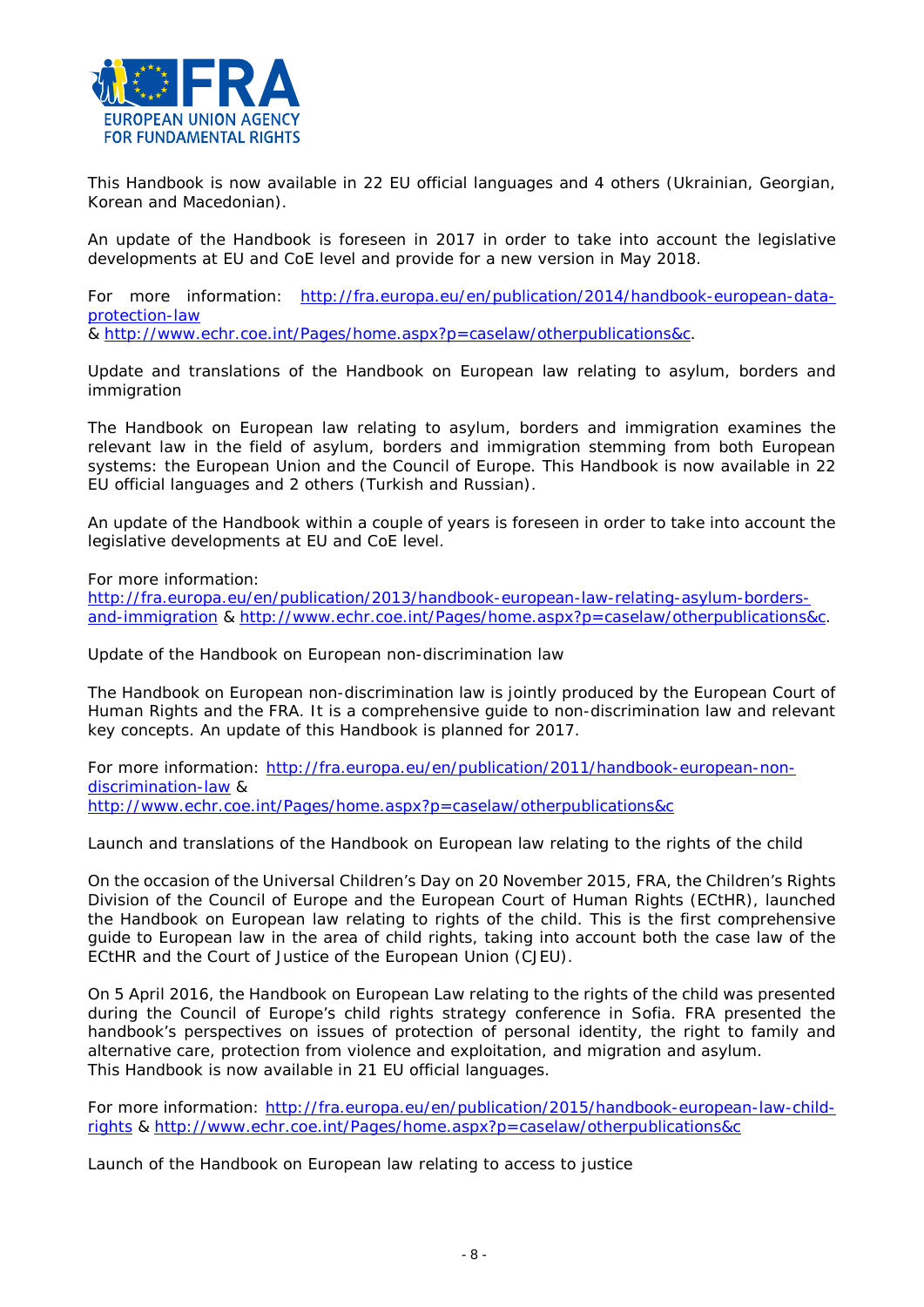

On 22 June 2016, FRA and the European Court of Human Rights launched a practical handbook on European law relating to access to justice. This Handbook is a comprehensive guide to European law in this area. It seeks to raise awareness and improve knowledge of relevant standards set by the European Union and the Council of Europe, particularly through the case law of the Court of Justice of the EU and the European Court of Human Rights. The Handbook is currently available in 22 EU official languages.

*For more information:* <http://fra.europa.eu/en/project/2014/handbook-access-justice-europe> <http://fra.europa.eu/en/press-release/2016/new-practical-guide-access-justice-european-law> &<http://www.echr.coe.int/Pages/home.aspx?p=caselaw/otherpublications&c>

The European Programme for Human Rights Education for Legal Professionals (HELP) uses FRA handbooks as a key reference in the development of e-learning courses. This is particularly the case of two courses developed under the EU-funded "HELP in the 28" project: "Fight against racism, xenophobia and homo/transphobia" and "Data Protection." Model curricula were made available in the first quarter of 2016 and 9 courses will take place in 9 EU countries subsequently. This will continue in future expansion and development of new HELP courses.

## <span id="page-8-0"></span>**3.2. Operational cooperation in different thematic areas**

### <span id="page-8-1"></span>*Racism, xenophobia and related intolerance*

Responding to the Council Conclusions on combating hate crime in the EU, FRA set up a Working Party on "Improving Recording and Encouraging Reporting of Hate Crime", which brings together FRA, all 28 EU Member States, the European Commission, the Office for Democratic Institutions and Human Rights (ODIHR) and the European Commission against Racism and Intolerance (ECRI) at the Council of Europe. Civil society organisations were also invited to participate on an ad hoc basis. FRA and the Italian Presidency of the Council of the European Union hosted the inaugural meeting of the Working Party on 4 November 2014 in Rome. On 30 March 2015, the Working Party met in Riga in cooperation with the Latvian Presidency of the Council of the EU. The HELP e-learning course on hate crime (developed in cooperation with OSCE-ODIHR) was presented during the next Working Party on "Improving Recording and Encouraging Reporting of Hate Crime" on 24 November 2015 in Luxembourg.

*For more information:* [http://fra.europa.eu/en/news/2014/fra-co-hosts-inaugural-meeting](http://fra.europa.eu/en/news/2014/fra-co-hosts-inaugural-meeting-hate-crime-working-party)[hate-crime-working-party](http://fra.europa.eu/en/news/2014/fra-co-hosts-inaugural-meeting-hate-crime-working-party) & [http://fra.europa.eu/en/event/2015/member-states-and-fra-seek](http://fra.europa.eu/en/event/2015/member-states-and-fra-seek-ways-improve-hate-crime-reporting-and-recording)[ways-improve-hate-crime-reporting-and-recording](http://fra.europa.eu/en/event/2015/member-states-and-fra-seek-ways-improve-hate-crime-reporting-and-recording)

Furthermore, FRA regularly shares its evidence on racism, ethnic discrimination, xenophobia and related intolerance with ECRI, inter alia in the Framework of the CoE-FRA-Equinet-ENNHRI Platform on hate crime and related meetings.

On 25 - 26 July 2016, FRA attended a seminar in Barcelona entitled "HELP in the 28: a European Seminar on Fight against racism, xenophobia, homophobia and transphobia" at the Spanish Judiciary School. This formed part of the Council of Europe's framework on Human Rights Education for Legal Professionals (HELP Programme). The seminar's objective was to train and discuss with legal professionals legislation at EU and CoE level, the latest developments in case law of the European Court of Human Rights and Court of Justice of the European Union regarding protection against racism, xenophobia, homophobia and transphobia.

### <span id="page-8-2"></span>*Cooperation related to Roma and Travellers*

The overall cooperation between the CoE and FRA related to Roma takes various forms. There are regular meetings to exchange information and coordinate the work. For example, on 26 January 2016, a high level bilateral consultation on Roma and Traveller issues took place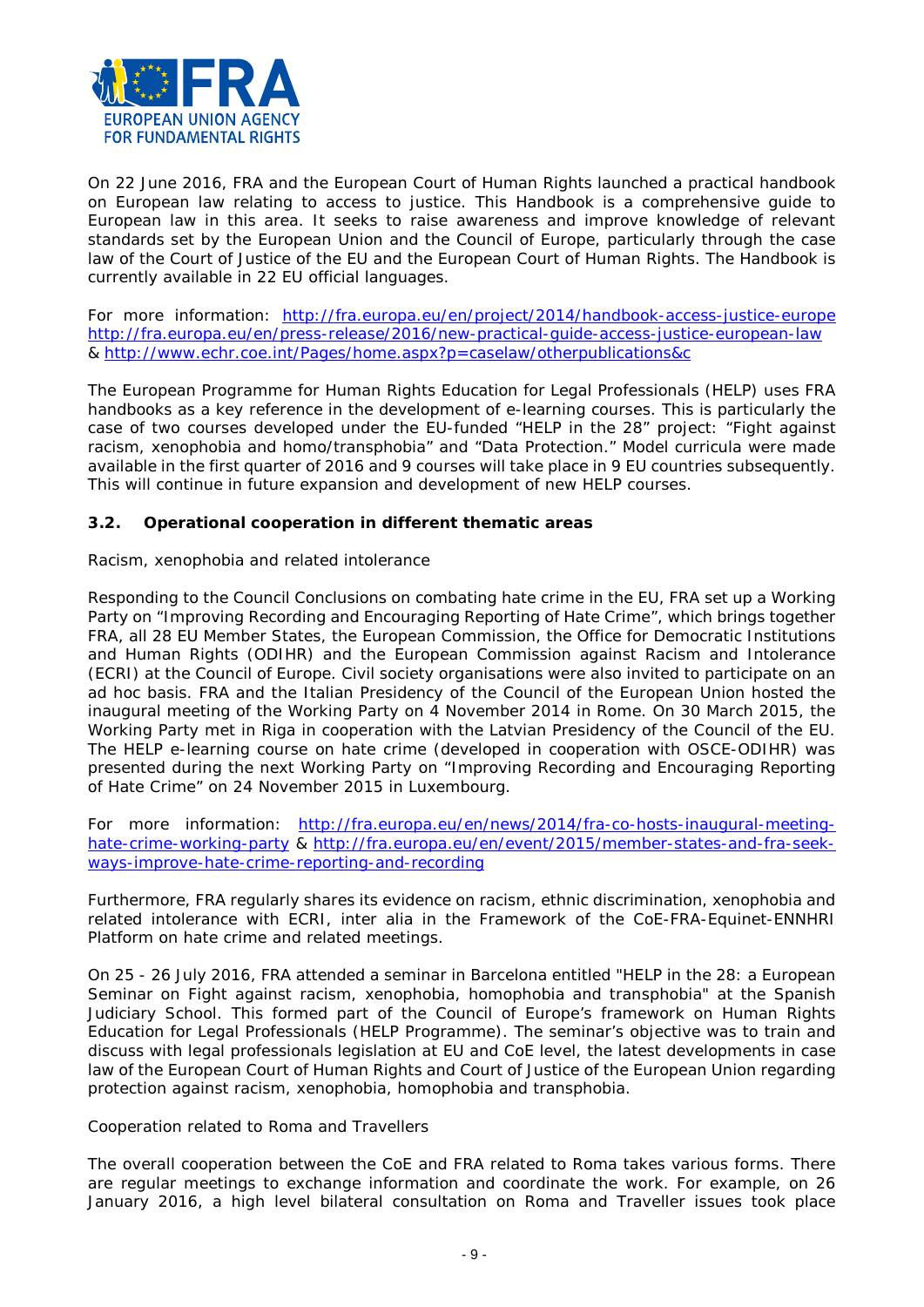

between FRA's Equality and Citizens' Rights Head of Department and the Special Representative of the Secretary General for Roma issues (SRSG) of the Council of Europe for Roma Issues.

Following requests from the CoE SRSG, on 9 March 2016, the FRA organised an informal workshop on Roma indicators developed by the Roma Working Party facilitated by FRA. The workshop was attended by the SRSG and the Head of the SRSG Support Team.

In October 2015 and April 2016, FRA attended CAHROM 10<sup>th</sup> and 11<sup>th</sup> meetings and gave a presentation on the indicators framework produced by the Roma Working Party, an update on EU-MIDIS II and on the Local Engagement for Roma Inclusion Project (LERI). In the report of the 10th CAHROM meeting, it was stated (paragraph 35): ''*CAHROM took note of the need to*  follow the developments of Roma inclusion indicators conducted by FRA with a view of taking *into consideration such indicators for all Council of Europe member States".* In October 2014, January and November 2015, FRA and the CoE ensured operational cooperation in one locality addressed by both FRA in the framework of the Local Engagement for Roma Inclusion Project (LERI Project) and CoE in the framework of ROMED II and ROMACT. The two project teams actively communicate and exchange relevant information.

On 28 October 2015 and on 29 April 2016, FRA participated in the International Organisation Coordination meeting on Roma issues which brought together the European Commission, the World Bank, the Organization for Security and Co-operation in Europe (OSCE), the United Nations Development Programme (UNDP), the CoE, and FRA.

From 15 to 18 November 2016, FRA contributed to a number of sessions of the 12<sup>th</sup> CAHROM plenary meeting in Strasbourg. It also provided an update on its Structure-Process-Outcome indicators template for measuring progress in implementing national Roma integration strategies, and mentioned developments and output of FRA's LERI project.

In 2016, FRA participated in the first two coordination meetings between international governmental organisations conveyed by the CoE SRSG for Roma Issues on the margin of the 10<sup>th</sup> and 11<sup>th</sup> CAHROM plenary meetings.

### <span id="page-9-0"></span>*Equality and non-discrimination*

### *FRA projects related to the rights of persons with disabilities*

FRA regularly took part in meetings of the Council of Europe Committee of experts on the Rights of Persons with Disabilities (CAHDPH), where it presents the Agency's work on disability rights and participates in the discussions framing the future activities of the Committee (1-3 October 2014, 22-24 April 2015, 5-7 October 2016). While in Strasbourg, FRA has taken the opportunity to discuss its work on the rights of people with disabilities with counterparts from the Parliamentary Assembly of the Council of Europe and the Commissioner for Human Rights' office.

FRA has engaged repeatedly in the development of the next Council of Europe Disability Strategy 2017-2023. In November 2014, FRA submitted a written contribution to the discussion of the taskforce of the CAHDPH on priority areas for the next Council of Europe Disability Strategy. On 5-6 November 2015, the CoE and the Department of Justice and Equality of Ireland held a conference aimed at taking stock of the results achieved in the implementation of the Council of Europe Disability Action Plan 2006-2015 and setting out the priorities and main lines of action for the future Disability Strategy. FRA engaged with the taskforce responsible and in July 2016, and it responded to the consultation on the draft Disability Strategy 2017-2023. FRA also provided information on its work developing human rights indicators on the implementation of the CRPD, in view of potential CoE work in this field.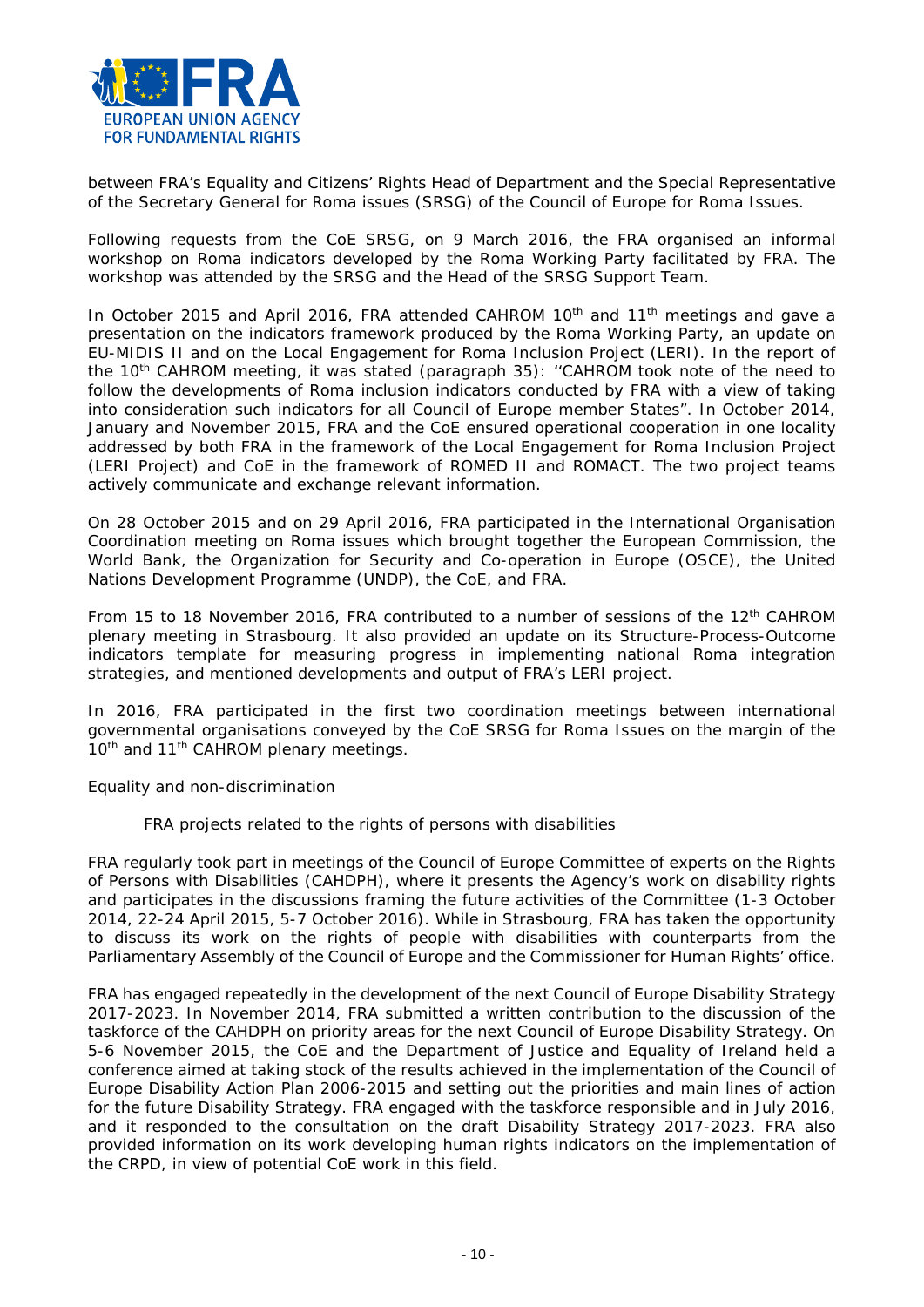

FRA has also provided comments in the context of the proposed *Additional Protocol to the Convention on Human Rights and Biomedicine (Oviedo Convention) concerning the protection of human rights and dignity of persons with mental disorders with regard to involuntary placement and involuntary treatment.* On 22 June 2015, the Director General of Human Rights and Rule of Law of the CoE sent a letter to the Interim Director of FRA, inviting FRA to submit observations on the draft text of the draft additional protocol. The Agency provided comments in December 2015, building on previous comments on a preliminary draft submitted in June 2014.

FRA's previous research on the rights of persons with disabilities continues to be a basis for providing evidence-based advice, as well as a reference point for stakeholders. The 2012 report on involuntary placement and treatment of persons with disabilities, including fieldwork evidence, was extensively referenced in the European Court of Human Rights' judgment in the case of *MS v. Croatia No.2*. In addition, the FRA report's analysis of Council of Europe standards is highlighted in a report by the Committee on Social Affairs, Health and Sustainable Development of the Parliamentary Assembly (PACE), published in March 2016. The PACE report also draws on FRA's input to the public consultation on a draft additional protocol to the Oviedo Convention.

On 22 April 2015, FRA presented its work on the right to political participation of persons with disabilities at a hearing of the PACE Committee on Equality and Non-Discrimination, subcommittee on disability and inclusion. As a follow up, the Committee prepared a report on political participation of persons with disabilities. Representatives of the Committee met with FRA on 24 October 2016 as part of a fact-finding visit to Austria conducted as part of the preparation of the report. Subsequently, the draft resolution accompanying the report was adopted unanimously by the committee on 24 January 2017 and will be discussed in plenary in March 2017.

On 22 March 2016, FRA presented its work on disability and human rights indicators at a conference in Sofia on "Equal enjoyment of human rights and freedoms by persons with disabilities: achievements and challenges", organised under the Bulgarian Chairmanship of the Committee of Ministers of the CoE.

Drawing on its existing data on the rights of persons with disabilities, in June 2016 FRA provided information on the impact of austerity measures on the rights of persons with disabilities to support the preparation of the Human Rights Commissioner's visit to Greece in July 2016.

### *Gender equality*

The Council of Europe Gender Equality Unit participated in FRA's Fundamental Rights Forum (20- 23 June 2016) where it presented the Council of Europe work and standards to combat sexist hate speech including the link with the CoE Gender Equality Strategy 2014-2017 and the Istanbul Convention as well as on-going work at the level of the Gender Equality Commission to prepare a draft Committee of Ministers Recommendation to combat sexism, including sexist hate speech.

### *Gender-based violence against women*

On 19 September 2014, the then FRA Director, Morten Kjaerum was invited to give a presentation on the FRA violence against women survey at the conference 'Safe from fear, safe from violence: Celebrating the entry into force of the Istanbul Convention', organised by the Council of Europe, the Ministry of Foreign Affairs of Italy and the Italian Chamber of Deputies in Rome.

*For more information*: <http://www.coe.int/en/web/instanbul-convention/home> and [http://fra.europa.eu/en/speech/2014/safe-fear-safe-violence-celebrating-entry-force-istanbul](http://fra.europa.eu/en/speech/2014/safe-fear-safe-violence-celebrating-entry-force-istanbul-convention)[convention](http://fra.europa.eu/en/speech/2014/safe-fear-safe-violence-celebrating-entry-force-istanbul-convention)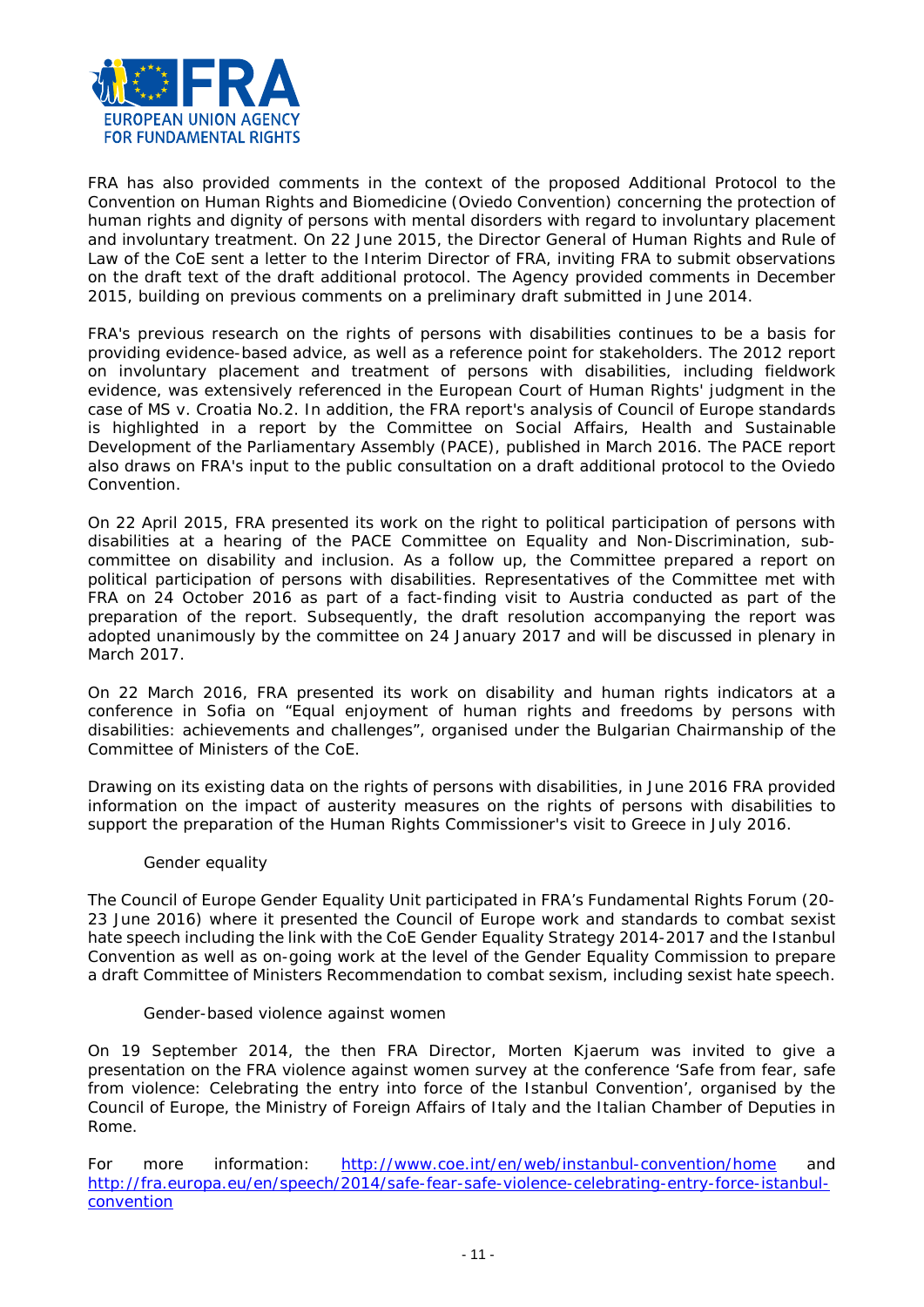

A conference entitled 'A Europe Free from Gender-Based Violence : from Commitment to Action' was organised on 27 and 28 May 2015 in Prague, Czech Republic, by the Open Society Fund Prague, as a part of a Norway Grants-funded programme, and in co-operation with FRA and the Council of Europe. At the end of the conference, the participants called on the European countries to sign, ratify and implement the Istanbul Convention.

*For more information:* [http://www.dejmezenamsanci.cz/en/about-the-programme/news/call](http://www.dejmezenamsanci.cz/en/about-the-programme/news/call-to-action-istanbul-convention)[to-action-istanbul-convention](http://www.dejmezenamsanci.cz/en/about-the-programme/news/call-to-action-istanbul-convention)

On 22 October 2015, FRA participated in a conference organised by the Council of Europe in the context of the Chairmanship of Bosnia and Herzegovina on monitoring the implementation of the Istanbul Convention. FRA made an intervention to highlight the importance of Article 11 concerning data collection and the results of FRA's violence against women survey.

From 21 to 23 September 2016, FRA provided an expert opinion in the 2<sup>nd</sup> Meeting of the Drafting Group on Female Genital Mutilation and Forced Marriage (CDDH-MF) in Strasbourg.

On 10 November 2016, the Agency met with the Council of Europe's Group of Experts on Action against Violence against Women and Domestic Violence (GREVIO) in Strasbourg. FRA presented its work on gender-based violence, including the Agency's large-scale survey on violence against women, and recent publication of data on the refugee crisis.

### *Rights of LGBTI persons*

On 12 May 2015, FRA and the Office of the Commissioner for Human Rights of the Council of Europe launched a debate on the fundamental rights of intersex persons at the International Day against Homophobia, Transphobia and Biphobia (IDAHO) Forum meeting in Montenegro hosted by the government of Montenegro. At this occasion, the Commissioner's Office presented its Issue Paper on human rights and intersex people and FRA presented its Focus paper on the fundamental rights challenges intersex people face in the EU. The FRA and the Human Rights Commissioner of the Council of Europe also presented the papers jointly at an event of the European Parliament's Intergroup on LGBTI rights on 8 September 2015.

On 5-6 April 2016, FRA participated in a thematic session on LGBTI children during the launching conference of the Council of Europe Strategy of the Rights of the Child in Sofia, Bulgaria. During their intervention, FRA presented outcomes of the research on Transgender and Intersex Children in EU Member States.

*For more information:* [http://fra.europa.eu/fr/event/2015/droits-humains-des-personnes](http://fra.europa.eu/fr/event/2015/droits-humains-des-personnes-intersexuees-les-defis-relever)[intersexuees-les-defis-relever](http://fra.europa.eu/fr/event/2015/droits-humains-des-personnes-intersexuees-les-defis-relever) &<http://www.gov.me/en/IDAHO-Montenegro-2015/>

On 17-18 November 2016, FRA took part in meetings of the European Governmental LGBTI Focal Point Network in Strasbourg. The FRA expert addressed the plenary session focusing on the everyday life human rights challenges of transgender and intersex children and young people, and chaired a workshop on LGBTI refugees.

<span id="page-11-0"></span>*For more information*: [https://www.coe.int/en/web/sogi/-/roundtable-of-the-european](https://www.coe.int/en/web/sogi/-/roundtable-of-the-european-governmental-lgbti-focal-points-network)[governmental-lgbti-focal-points-network](https://www.coe.int/en/web/sogi/-/roundtable-of-the-european-governmental-lgbti-focal-points-network) *Rights of the Child* 

On 9 and 10 December 2014, FRA attended a conference organised by the Belgian Chairmanship of the Council of Europe exploring the challenges decision makers face when implementing the complex concept of the child's best interests.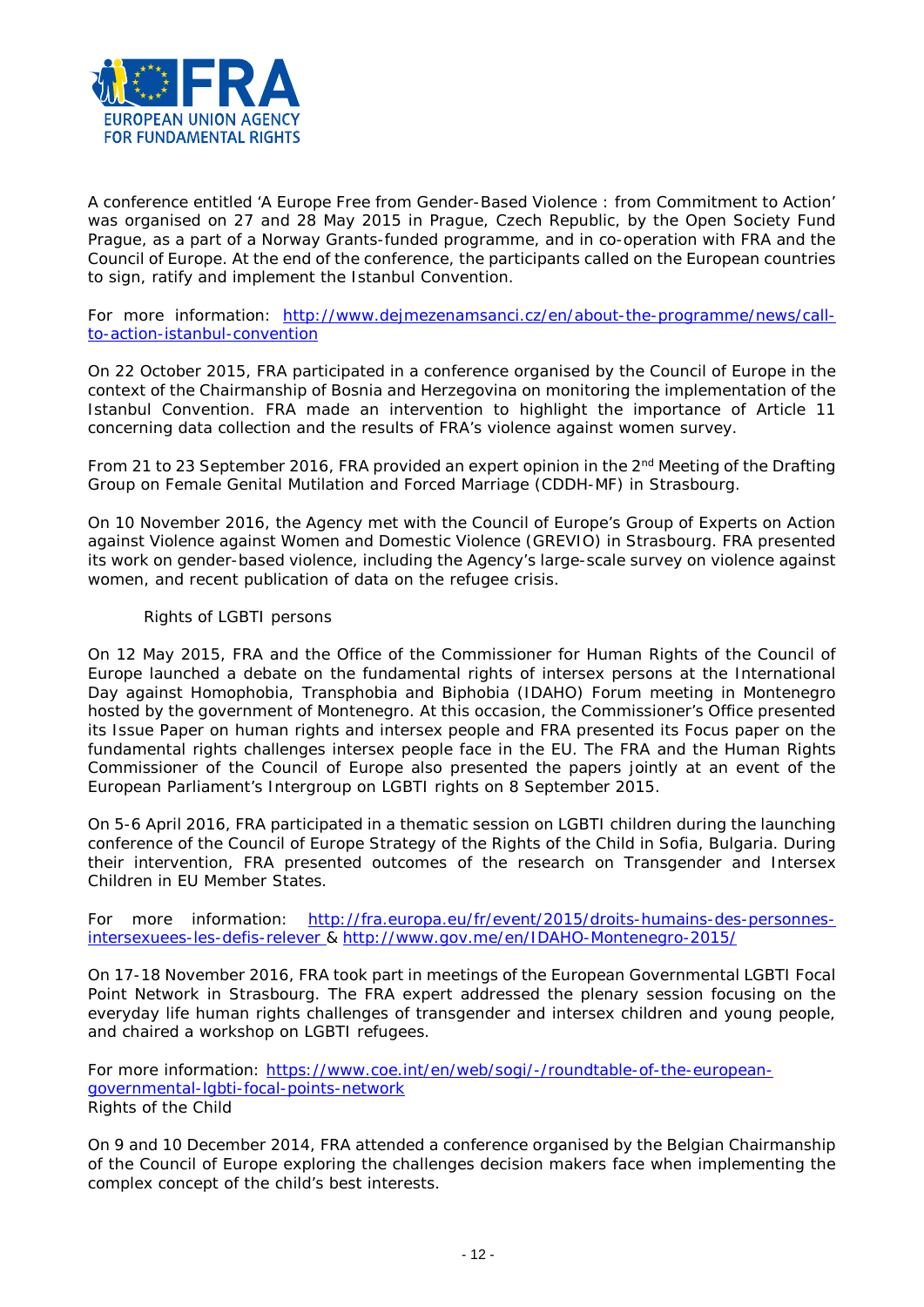

From 12 to 13 May 2015, and from 20 to 21 October 2015, FRA participated in the 2<sup>nd</sup> and 3<sup>rd</sup> Committee of Experts meetings to provide input to and discuss the draft Council of Europe Strategy for the Rights of the Child (DECS-ENF), together with experts from the CoE Member States, European Commission as well as non-governmental organisations.

On 5-6 April 2016, FRA participated at the Council of Europe high-level conference in Sofia where the new Council of Europe Strategy on Children's Rights 2016-2021 was launched. The strategy was adopted by the Committee of Ministers on 3 March 2016 and identifies five priority areas to be achieved for all children: equal opportunities, participation, a life free from violence, childfriendly justice and rights of the child in the digital environment. Furthermore, FRA spoke at a side event on the Handbook on European law relating to the rights of the child as well as the thematic session on the right to non-discrimination of LGBTI young people.

On 29 September 2016, the Agency participated in the first meeting of the Ad hoc Committee for the Rights of the Child (CAHENF) in Strasbourg, one of its main tasks is to oversee the implementation of the Council of Europe Strategy for the Rights of the Child 2016-2021.FRA provided an update on the Agency's activities on children in migration.

On various occasions, FRA has shared relevant information from the CoE via its social media networks and works together with the CoE on raising children's awareness of their rights. The FRA videos on raising children's awareness of their rights to be heard, to information and protection are also available via the CoE webpage. FRA also provided a video statement to raise awareness of the issues of sexual exploitation and abuse for the European Day on the Protection of Children against Sexual Exploitation and Sexual Abuse, 18 November 2015. Joint updates on CoE and FRA activities in relation to rights of the child have been given at the yearly European Network for Ombudspersons for Children (ENOC) conferences September 2015 and 2016.

## *FRA project: Child-friendly Justice*

As member of the informal network of the European Committee on Legal Cooperation (CDCJ), FRA contributes to the work on a strategy to implement the Guidelines of the Committee of Ministers of the Council of Europe on child-friendly justice (2010), for example through providing training to judges, prosecutors and lawyers through the Technical Assistance and Information Exchange (TAIEX), the European Law Academy and the European Union Agency for Law Enforcement Training (CEPOL) on the implementation of the guidelines based on FRA's project on children and justice.

On 3 June 2015, FRA co-organised with UNICEF, in partnership with the European Parliament Intergroup on Children's Rights, a panel debate on "Prioritizing access to justice for all children in Europe and beyond" in Brussels. The Chair of the Council of Europe Lanzarote Committee addressed the meeting.

*For more information:* [http://fra.europa.eu/en/photo-gallery/2015/prioritizing-access-justice](http://fra.europa.eu/en/photo-gallery/2015/prioritizing-access-justice-all-children-europe-and-beyond-conference)[all-children-europe-and-beyond-conference](http://fra.europa.eu/en/photo-gallery/2015/prioritizing-access-justice-all-children-europe-and-beyond-conference)

From 21-22 October 2016, the CoE and FRA were invited to speak on access to justice for vulnerable children, in particular children in alternative care, during the 2nd National Conference on Child Well-being on the invitation of the Maltese president.

<span id="page-12-0"></span>*Asylum, immigration and integration of migrants; visa and border control*

FRA and CoE continued to work together in the Frontex Consultative Forum.

FRA sought support by the CPT in order to provide input to the International Centre for Migration Policy Development (ICMPD) project establishing a Framework for a European Pool of Forced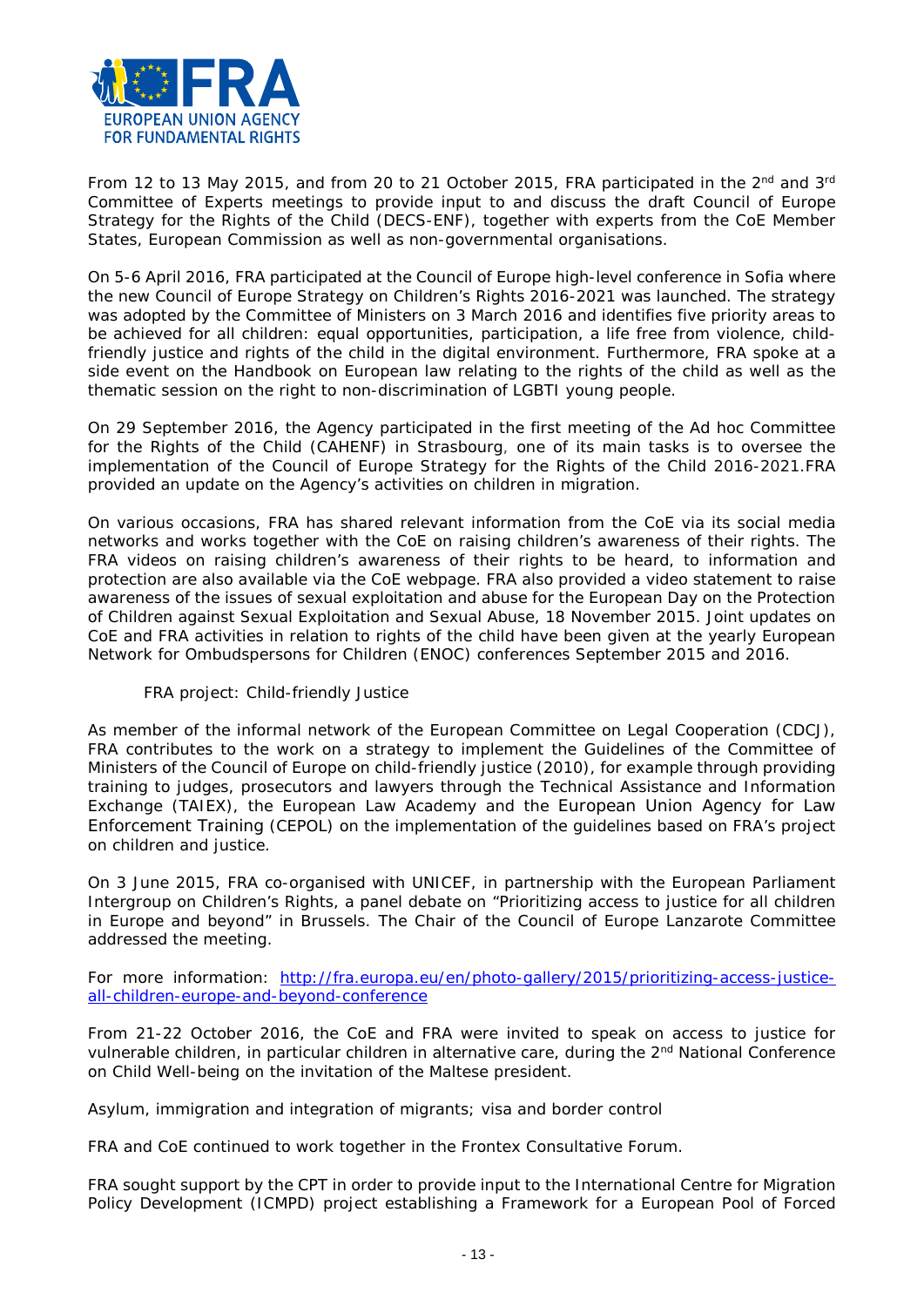

Return Monitors (EPFRM). This project was elaborated in spring 2014 and updated in September 2015. It offers a concept for collaboration on forced return monitoring among EU Member States as well as associated States, bound by the Return Directive (2008/115/EC).

On 10 November 2014, the PACE and the Human Rights Commissioner participated in the Fundamental Rights Conference in Rome. This conference was an occasion to discuss fundamental rights challenges in the area of asylum, border and migrant integration.

*For more information:* [http://fra.europa.eu/en/news/2014/fundamental-rights-conference-](http://fra.europa.eu/en/news/2014/fundamental-rights-conference-2014-concludes-eu-needs-more-holistic-approach-migration)[2014-concludes-eu-needs-more-holistic-approach-migration](http://fra.europa.eu/en/news/2014/fundamental-rights-conference-2014-concludes-eu-needs-more-holistic-approach-migration)

### *FRA report: Migration detention of children*

FRA research project on immigration detention of children – covering both unaccompanied children and children with their parents or guardian – was developed in consultation with the CoE. FRA's research complements CoE initiatives on immigration detention and it also intends to support its work on developing European rules on immigration detention.

*For more information:* <http://fra.europa.eu/en/project/2016/migration-detention-children>

#### *Guardianship for unaccompanied children*

FRA had numerous interactions and informal consultation with CoE with regard to guardianship for unaccompanied children in the context of the CoE work on children in migration (e.g. in relation to CAHENF, PACE). FRA's support on the issue is referenced by the Agency's extensive work in this area and specifically its report on Guardianship systems for children deprived of parental care in the European Union and the FRA/COM handbook on Guardianship for children deprived of parental care – A handbook to reinforce guardianship systems to cater for the specific needs of child victims of trafficking.

#### <span id="page-13-0"></span>*Access to efficient and independent justice*

On 6 and 7 November 2014, FRA participated in an ERA training entitled "Improving Conditions related to detention" organised in cooperation with the Council of Europe. This training enabled consultations with CoE experts on the 2015 project on prison and detention.

*For More information:* [https://www.era.int/cgi](https://www.era.int/cgi-bin/cms?_SID=f191c26e196066c025c7b63ee4e3d591d2f1d2e100339991169756&_sprache=en&_bereich=artikel&_aktion=detail&idartikel=124669)[bin/cms?\\_SID=f191c26e196066c025c7b63ee4e3d591d2f1d2e100339991169756&\\_sprache=e](https://www.era.int/cgi-bin/cms?_SID=f191c26e196066c025c7b63ee4e3d591d2f1d2e100339991169756&_sprache=en&_bereich=artikel&_aktion=detail&idartikel=124669) [n&\\_bereich=artikel&\\_aktion=detail&idartikel=124669](https://www.era.int/cgi-bin/cms?_SID=f191c26e196066c025c7b63ee4e3d591d2f1d2e100339991169756&_sprache=en&_bereich=artikel&_aktion=detail&idartikel=124669)

On 6 and 8 May 2015, FRA participated in an ERA training on detention conditions in Europe in Strasbourg. This conference was the second event of a serie of three. The third one took place in October 2016 in Madrid and was a good opportunity to present FRA upcoming report on detention and alternatives.

*For more information:* [https://www.era.int/cgi](https://www.era.int/cgi-bin/cms?_SID=a546fac022e8b724a55baef72577bf6cb3bb599300382041170836&_sprache=en&_bereich=artikel&_aktion=detail&idartikel=125027)[bin/cms?\\_SID=a546fac022e8b724a55baef72577bf6cb3bb599300382041170836&\\_sprache=en](https://www.era.int/cgi-bin/cms?_SID=a546fac022e8b724a55baef72577bf6cb3bb599300382041170836&_sprache=en&_bereich=artikel&_aktion=detail&idartikel=125027) [&\\_bereich=artikel&\\_aktion=detail&idartikel=125027](https://www.era.int/cgi-bin/cms?_SID=a546fac022e8b724a55baef72577bf6cb3bb599300382041170836&_sprache=en&_bereich=artikel&_aktion=detail&idartikel=125027)

#### <span id="page-13-1"></span>*Social Rights*

On 12 and 13 February 2015, the Belgian chairmanship of the Council of Europe organised in Brussels a high-level Conference on social rights entitled "The future of the Protection of Social Rights in Europe". FRA Scientific Committee members addressed the conference on the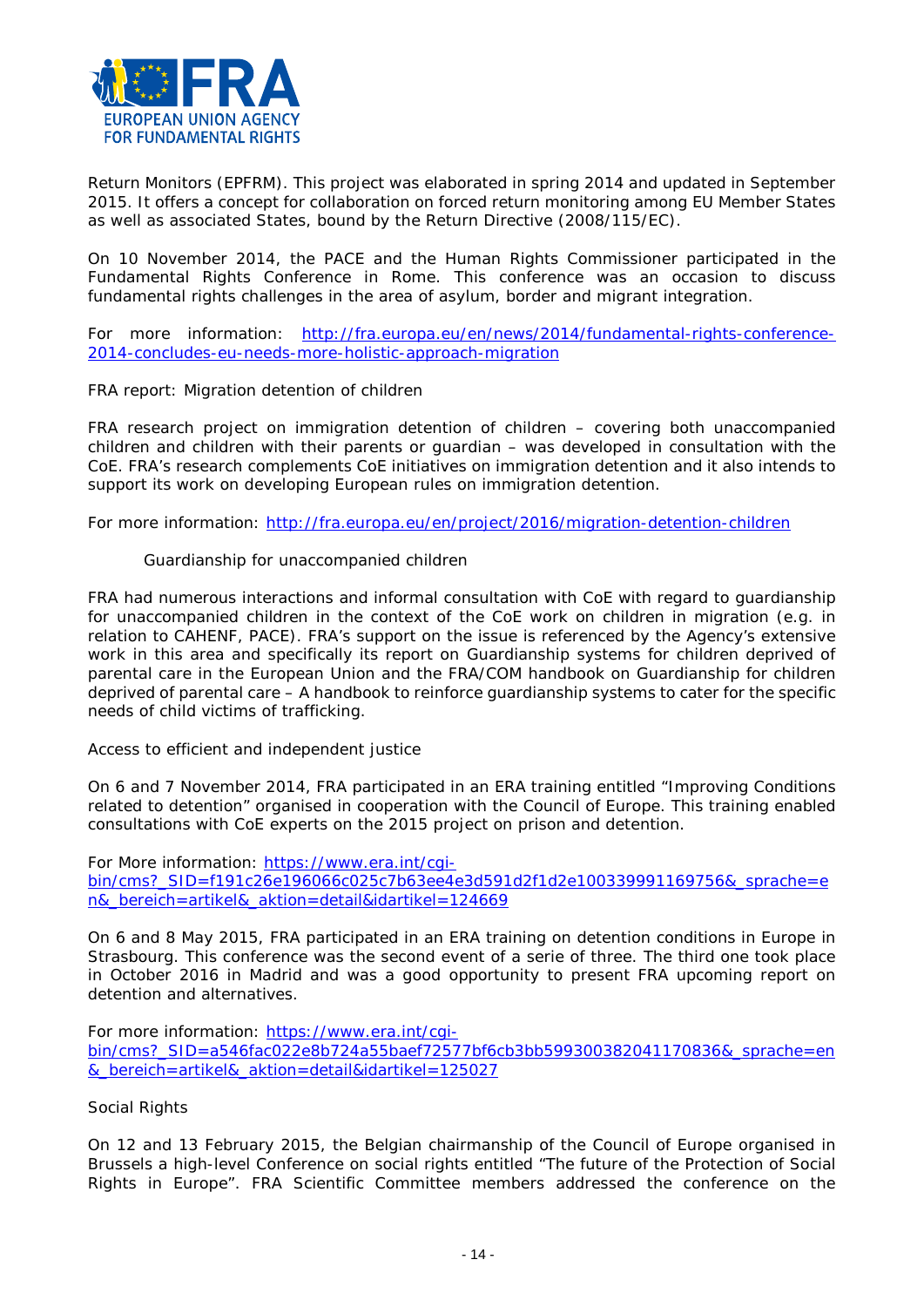

relationship between the Council of Europe and the EU as regards social rights with focus on the EU Charter of Fundamental Rights.

*For more information*: <http://www.coe.int/en/web/turin-process/conference-brussels> & <http://fra.europa.eu/en/news/2015/fra-contributes-council-europe-event-social-rights>

FRA joined the first meeting of the European Social Cohesion Platform that took place from 27 to 28 June 2016 in Strasbourg. The Platform was created as an ad hoc committee to respond to the request of several Council of Europe member states to create an intergovernmental structure to accompany the efforts of integration of the social aspects in the Council of Europe activities. It has a two-year mandate, from January 2016 to December 2017 and is open to all member States, bodies and institutions of the Council of Europe, but also to international organisations and other relevant stakeholders.

*For more information*: [https://www.coe.int/en/web/human-rights-rule-of-law/-/first-meeting](https://www.coe.int/en/web/human-rights-rule-of-law/-/first-meeting-of-the-european-social-cohesion-platform)[of-the-european-social-cohesion-platform](https://www.coe.int/en/web/human-rights-rule-of-law/-/first-meeting-of-the-european-social-cohesion-platform)

<span id="page-14-0"></span>*Information Society, Privacy and Data Protection*

*FRA project: National intelligence authorities and surveillance in the EU: Fundamental rights safeguards and remedies*

On 20 March 2015, FRA took part in the plenary session of the Council of Europe's Venice Commission in Strasbourg and presented the work it is carrying out on the fundamental rights safeguards and remedies that apply to the surveillance work of national intelligence authorities across the EU.

The findings of the FRA project on the protection of fundamental rights in the context of largescale surveillance were presented at the World Forum for Democracy, 18-20 November 2015. FRA and CoE continued to work together in the preparation of the second phase of this work regarding the field work component of the research project.

*For more information:* [http://fra.europa.eu/en/project/2014/national-intelligence-authorities](http://fra.europa.eu/en/project/2014/national-intelligence-authorities-and-surveillance-eu-fundamental-rights-safeguards-and)[and-surveillance-eu-fundamental-rights-safeguards-and](http://fra.europa.eu/en/project/2014/national-intelligence-authorities-and-surveillance-eu-fundamental-rights-safeguards-and)

### <span id="page-14-1"></span>*Bioethics*

On 5 December 2016, the Agency joined a high-level Council of Europe bioethics seminar on "International case-law in bioethics: insight and foresight" in Strasbourg. The FRA Director chaired a future-oriented panel looking to the future in terms of bioethics case law and human rights.

*For more information*: [http://www.coe.int/en/web/bioethics/-/international-case-law-in](http://www.coe.int/en/web/bioethics/-/international-case-law-in-bioethics-insight-and-foresig-2)[bioethics-insight-and-foresig-2](http://www.coe.int/en/web/bioethics/-/international-case-law-in-bioethics-insight-and-foresig-2)

### <span id="page-14-2"></span>*Human Rights /Citizenship Education and Fundamental Rights Promotion*

On 24-25 September 2015, FRA took part in a conference organised by the Council of Europe on 'Human Rights and Democracy in Action: Addressing Radicalisation and Extremism through Education' in Strasbourg. Representatives from education ministries, education professionals and civil society organisations met to discuss the role of education in addressing extremism and radicalisation. The conference explored how this work can be better supported and developed in the years to come, in particular in the framework of the Council of Europe Action Plan to combat violent extremism and radicalisation leading to terrorism.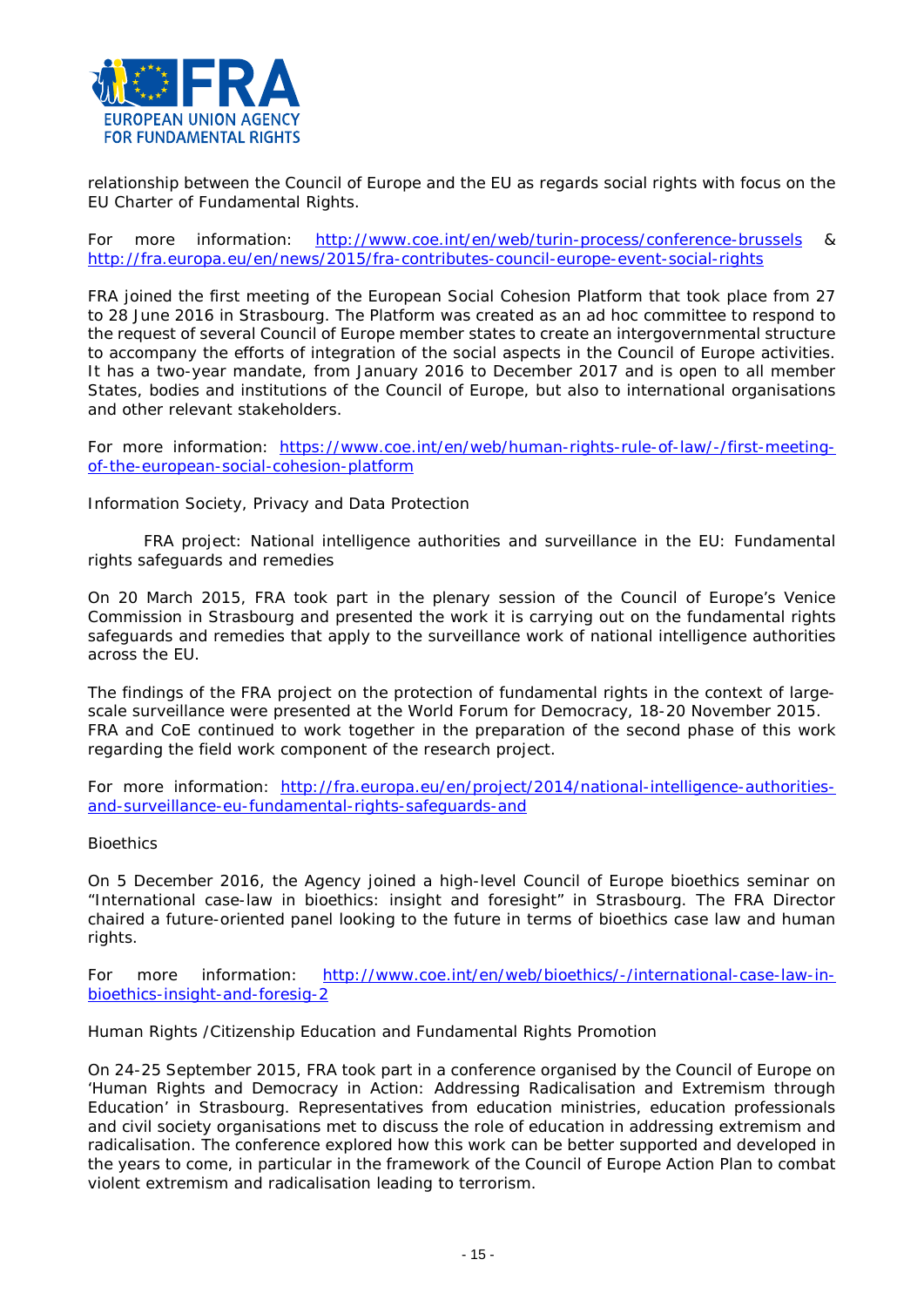

On 15 October 2015, FRA participated in a meeting on citizenship and human rights education, where FRA presented its activities in these areas and discussed how assessments could be more effective in promoting citizenship and human rights education. The reflections fed into the evaluation of Council of Europe's Charter on citizenship and human rights education.

On 16 October 2015, FRA participated in the 4<sup>th</sup> meeting of the International Contact Group on citizenship and human rights education on existing priorities and future synergies in the Group.

On 16-17 June 2016, FRA took part in the Council of Europe's Human Rights Education for Legal Professionals (HELP) Network Annual Conference 2016. The meeting was an opportunity to discuss the methodological dimension of the HELP Programme. It also offered possibilities to exchange information on best practices for a coherent and harmonised application of case law from the European Court of Human Rights by national courts, and to identify related training needs and cooperation possibilities. During the conference, the HELP Guidebook on human rights training methodology for legal professionals was also presented.

On 6-7 October 2016, FRA attended an annual meeting of the International Contact Group on human rights education and citizenship education; which brings together the Council of Europe, European Commission, Directorate General Education and Culture, Office for Democratic Institutions and Human Rights, Organisation of American States, Office of the High Commissioner for Human Rights and FRA.

*For more information*:<http://www.coe.int/en/web/edc/international-contact-group>

On 7 October 2016, FRA presented its strategy and activities in the area of promotion of fundamental rights, citizenship education at the Roundtable on Perspectives and opportunities in and for human rights education with young people, organised in the framework of the Council of Europe's 3<sup>rd</sup> Compass Forum on Human Rights Education.

*For more information*: [http://www.coe.int/en/web/human-rights-education-youth/-/3rd](http://www.coe.int/en/web/human-rights-education-youth/-/3rd-compass-forum-on-human-rights-education)[compass-forum-on-human-rights-education](http://www.coe.int/en/web/human-rights-education-youth/-/3rd-compass-forum-on-human-rights-education)

### *Fundamental Rights Forum 2016*

In 2015-2016, Council of Europe joined the Advisory board of the Fundamental Rights Forum 2016 and provided valuable input and suggestion for synergies with respect to the thematic focus of the Forum on inclusion, refugee protection and the digital age. The design of the Forum and choice of speakers in plenary and in working groups sessions ensured inclusion of different bodies of the Council of Europe.

*For more information:* <http://www.fundamentalrightsforum.eu/>

### <span id="page-15-0"></span>*Human Rights at the Local Level*

FRA and the Congress of Local and Regional Authorities of the Council of Europe have cooperated for several years in the area of human rights at the local level. As follow up of this cooperation, in 2016, the Agency was invited by the Congress to join the Council of Europe's expert group on human rights at the local level. The group was set up to help develop a manual for local and regional authorities on implementing a human rights-based approach locally. The manual will complement FRA's toolkit Joining up fundamental rights which looks more on "how" cities can improve the implementation of human rights locally.

On 2-3 June 2016, FRA joined the delegation of the Intercultural Cities Programme of the CoE during their study visit in Vienna. FRA presented its recent work relevant to local authorities in area of human rights, inclusion of Roma and migration.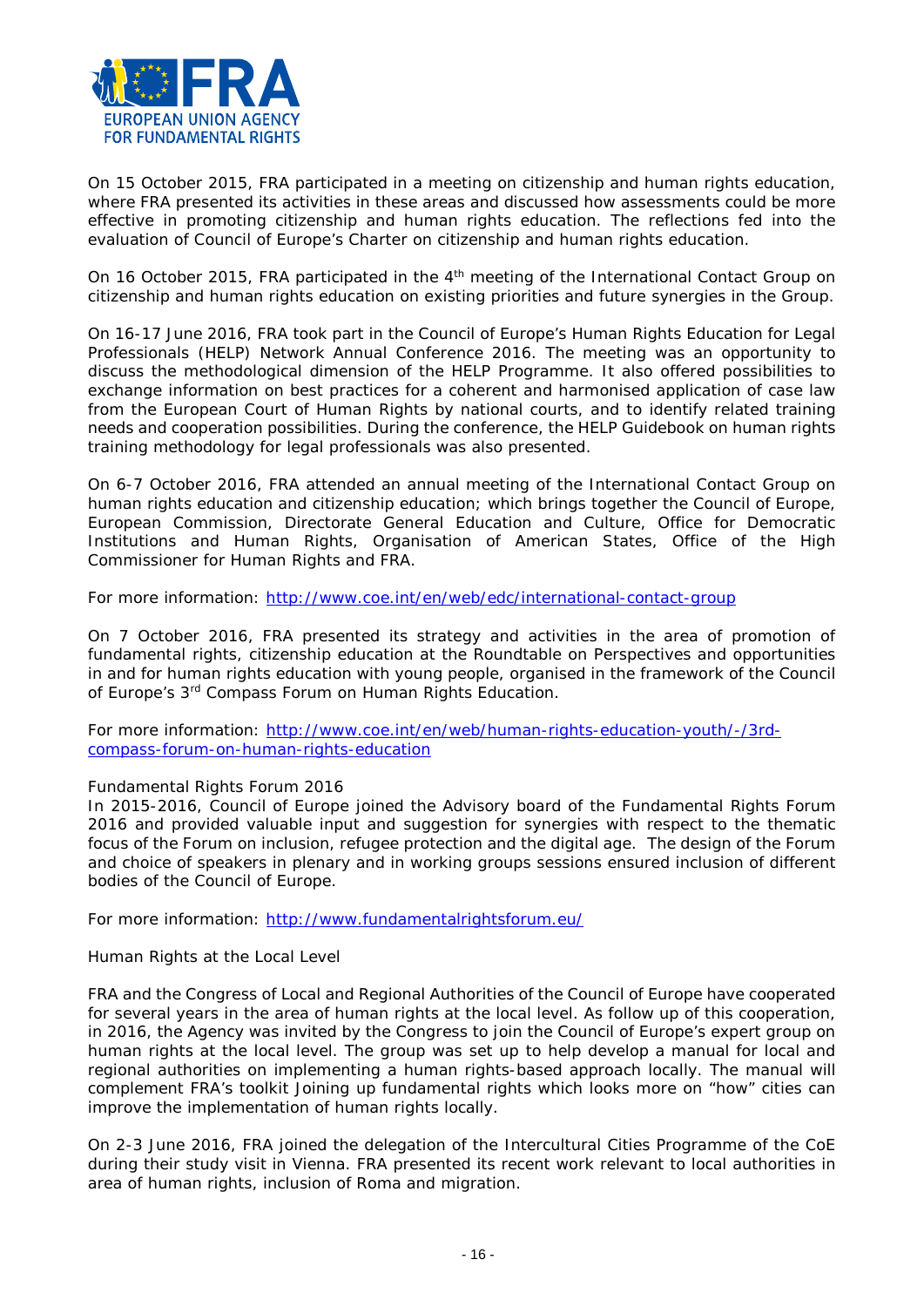

On 21 September 2016, the expert group met for the first time to discuss the content of the manual and the project timeline. The manual will be ready by August 2017 and will be presented to local and regional authorities at a Colloquium in Middelburg in September 2017.

### *For more information*:<http://fra.europa.eu/en/joinedup/home>

On 30 November 2016, FRA participated in the second meeting of the Council of Europe's Congress of Local and Regional Authorities Expert Group in Paris. The members discussed key topics and issues that will be part of a manual on human rights that will support elected representatives and local municipalities' staff in implementing human rights in their work. The expert group is compiling key promising practices and will reconvene in April 2017 at the Agency to review the first draft.

### <span id="page-16-0"></span>**3.3. CoE-FRA-Equinet-ENNHRI cooperation within the thematic Platforms**

The CoE, the European Network of Equality Bodies (Equinet), the European Network of National Human Rights Institutions (ENNHRI) and FRA reiterated, in the course of the joint conference in Vienna in October 2013, their commitment to work together to strengthen the protection of human rights in Europe focusing on four topics (asylum and migration, Roma integration, combating hate crime, and advancing social and economic rights and socio-economic equality).

#### *Asylum and migration*

On 24 September 2014, the first meeting of the CoE-FRA-ENNHRI-EQUINET Platform on the rights of asylum-seekers and migrants took place in Vienna.

The CoE-FRA-Equinet-ENNHRI Platform on rights of migrants and asylum seekers met again on 15-16 February 2016 in Vienna.

#### *Roma integration*

In June 2016, the third meeting of the "Operational Platform for Roma Equality" (OPRE) took place bringing together the Council of Europe, and the FRA with members of the European Network of Equality Bodies (EQUINET) and the European Network of National Human Rights Institutions (ENNHRI). The meeting, hosted by the Greek National Commission for Human Rights was also attended by the, the European Commission DG Justice and Consumers, the OSCE's Office for Democratic Institutions and Human Rights and its Contact Point for Roma and Sinti Issues, and the Office of the UN's High Commissioner for Human Rights' Office for Europe. Participants discussed the current challenges Roma communities are facing across Europe. They also explored potential joint responses that could ensure a positive impact on the enjoyment of fundamental rights for Roma. A specific emphasis was placed on the issue of housing rights and evictions. FRA provided updates on its Roma related work, highlighting the upcoming results and publications.

The OPRE platform prepared a joint statement on the evictions of Roma and Travellers in Europe which was issued on 29 June 2016 and published on the OPRE website [\(http://a.cs.coe.int/team81/opre\\_platform/SitePages/Home.aspx\)](http://a.cs.coe.int/team81/opre_platform/SitePages/Home.aspx), as well as on ENNHRI, Equinet and CoE SRSG Roma portal respective websites.

#### *Combating hate crime*

In February 2015, the work plan of the Platform for combating hate crime was adopted. On 31 March 2015, the Platform met with the working Party on hate crime in Riga.

On 28-29 April 2016, FRA organised with the Dutch Presidency of the Council of the European Union organized, in Amsterdam, the fourth meeting of the Working Party on Improving Reporting and Recording of Hate Crime in the EU.

On 18-19 October 2016, FRA launched the Inaugural Meeting of Subgroup on methodologies for recording and collecting data on hate crime.